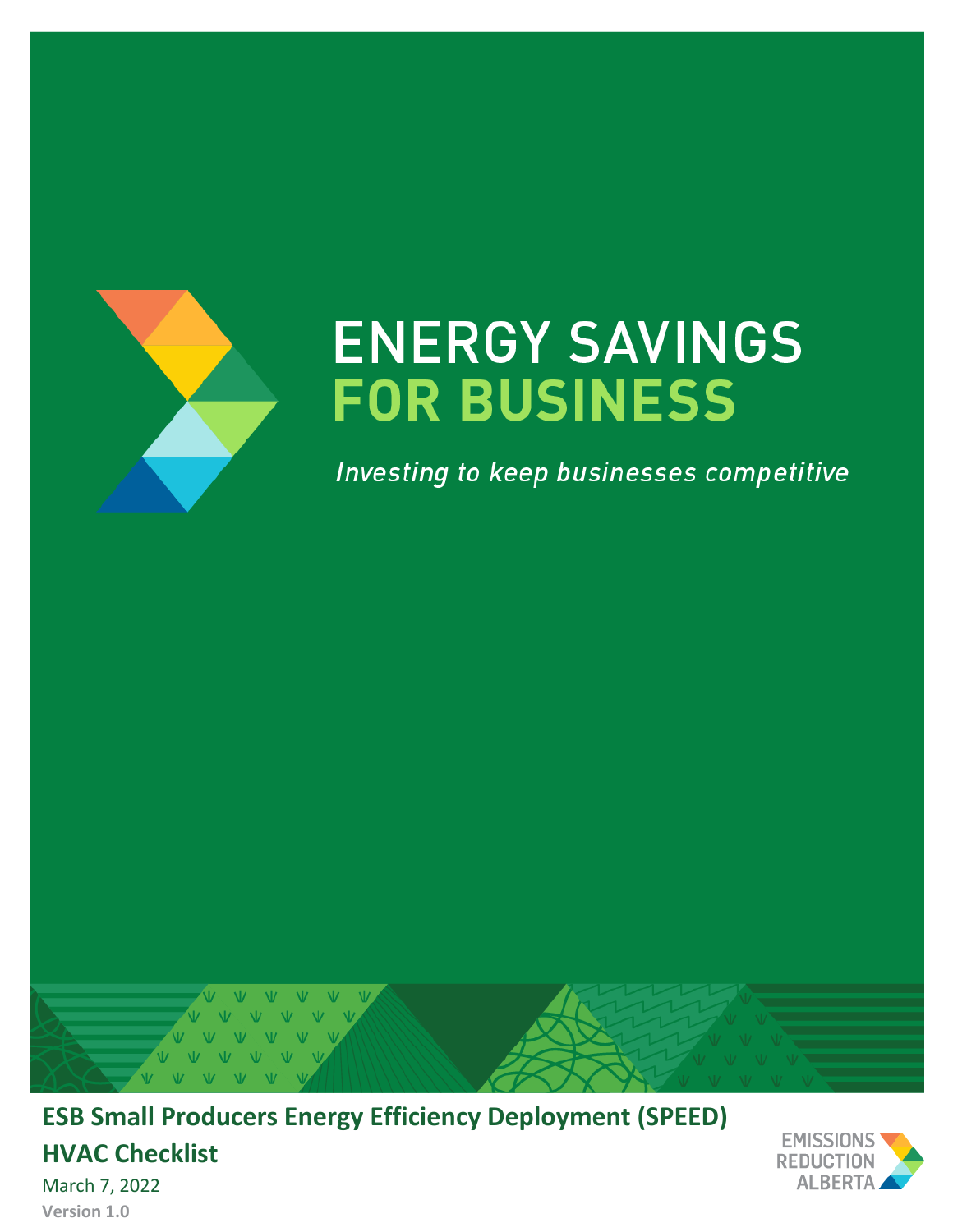## **Table of Contents**

 $V \quad \dot{V} \quad \dot{V}$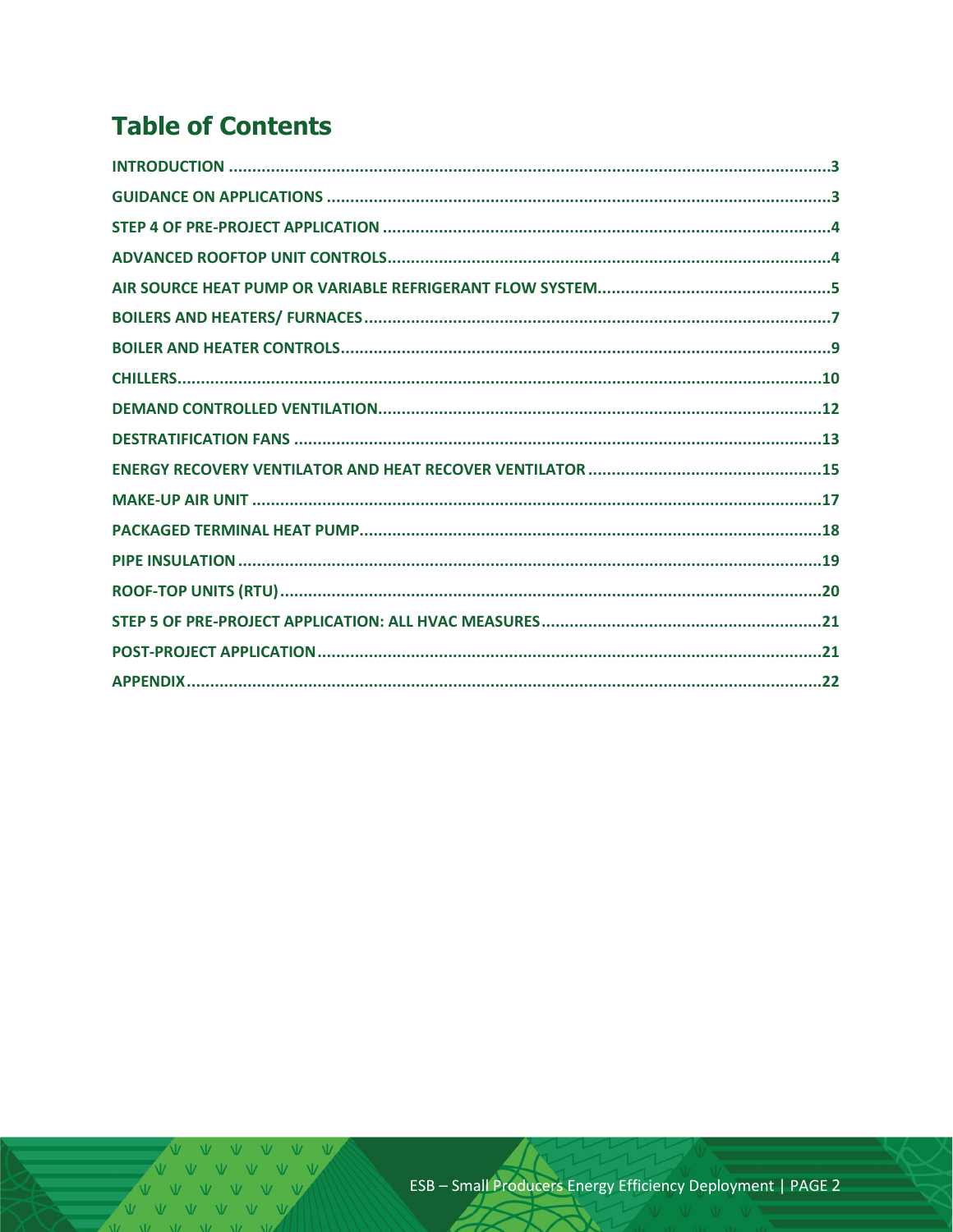#### <span id="page-2-0"></span>**INTRODUCTION**

This document is intended as a guide to support the submission of accurate and complete HVAC project applications. All applicants with HVAC projects should ensure the application meets the SPEED Eligibility Requirements set out in the Participant Terms and Conditions, Contractor Code of Conduct and Eligible Measures List. The applicant must submit the requested documentation and answer the questions contained within this document.

This checklist includes guidance for what needs to be entered in each input field at Step 4 and Step 5 of the Application process. Step 5 specifically describes which documents need to be uploaded and their purpose.

## <span id="page-2-1"></span>**GUIDANCE ON APPLICATIONS**

The following sections provide guidance on HVAC applications, ensuring that they are complete, accurate and comprehensive.

The applicant and/or contractor will also need to provide the following information in Step 4 and Step 5 of the application submission, as further described in the tables below.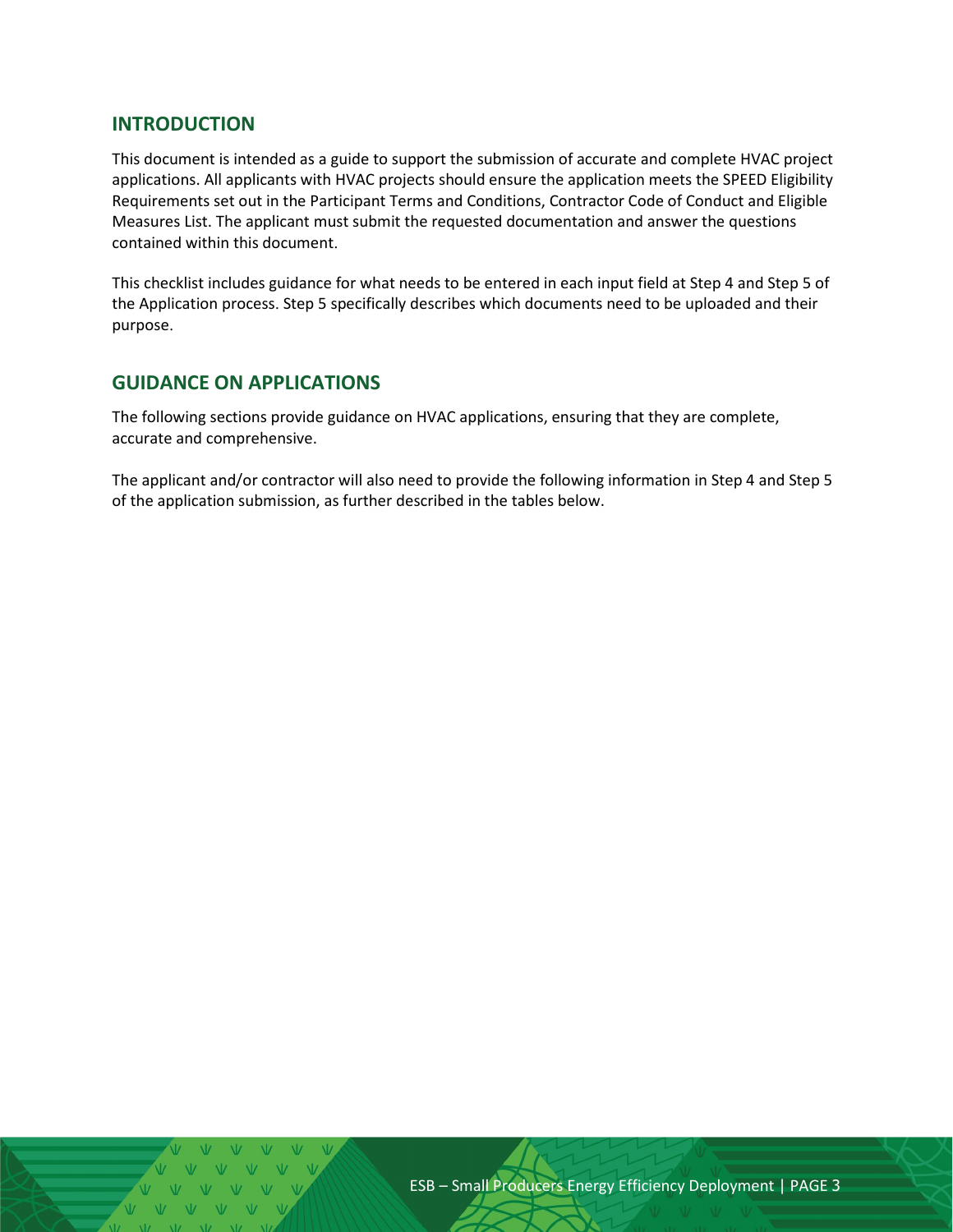## <span id="page-3-0"></span>**STEP 4 OF PRE-PROJECT APPLICATION**

## <span id="page-3-1"></span>**ADVANCED ROOFTOP UNIT CONTROLS**

| <b>Field</b>                                       | <b>What to Enter</b>                                                                          | <b>How Data or Input Provided is</b><br><b>Used</b>      |
|----------------------------------------------------|-----------------------------------------------------------------------------------------------|----------------------------------------------------------|
| Quantity                                           | Enter the number of measures<br>being installed.                                              | · Calculate eligible incentive.<br>· Post-project QA/QC. |
| <b>Specification Sheet</b>                         | Upload the specification sheet<br>for the measure.                                            | · Post-project QA/QC.                                    |
|                                                    | Indicate/circle which specific<br>equipment is being used<br>for project.                     |                                                          |
| <b>Equipment Annual Operating</b><br>Hours (hours) | Enter the estimated annual<br>hours of operation for one unit.                                | • Used for estimating energy<br>savings achieved.        |
| RTU Heating Capacity (BTU/hr)                      | Enter heating capacity of the<br>rooftop unit as indicated in the<br>specification sheet.     | · Post-project QA/QC.                                    |
| RTU Heating Efficiency (%)                         | Enter heating efficiency of the<br>rooftop unit as indicated in the<br>specification sheet.   | · Post-project QA/QC.                                    |
| RTU Cooling Capacity (Tons)                        | Enter cooling capacity of the<br>rooftop unit as indicated in the<br>specification sheet.     | · Post-project QA/QC.                                    |
| RTU Cooling Efficiency (EER)                       | Enter cooling efficiency as<br>indicated in the specification<br>sheet.                       | · Post-project QA/QC.                                    |
| Control System Manufacturer<br>Name                | Enter manufacturer name as<br>indicated on specification sheet<br>and invoice/final quote.    | · Post-project QA/QC.                                    |
| Control System Model Name                          | Enter model name as indicated<br>on specification sheet and<br>invoice/final quote.           | · Post-project QA/QC.                                    |
| Control System Model Number                        | Enter model number as<br>indicated on specification sheet<br>and invoice/final quote.         | • Post-project QA/QC.                                    |
| <b>Equipment &amp; Material Costs</b>              | Enter equipment and material<br>costs as indicated on the<br>invoice/final quote.             | · Calculate eligible incentive.<br>· Post-project QA/QC. |
| Labour Cost                                        | Enter labour costs as indicated<br>on the invoice/final quote.                                | • Calculate eligible incentive.<br>· Post-project QA/QC. |
| Design Cost                                        | Enter design costs and include<br>all other costs as indicated on<br>the invoice/final quote. | · Calculate eligible incentive.<br>· Post-project QA/QC. |

V V V V V V VVVVV  $V \dot{V}$   $V$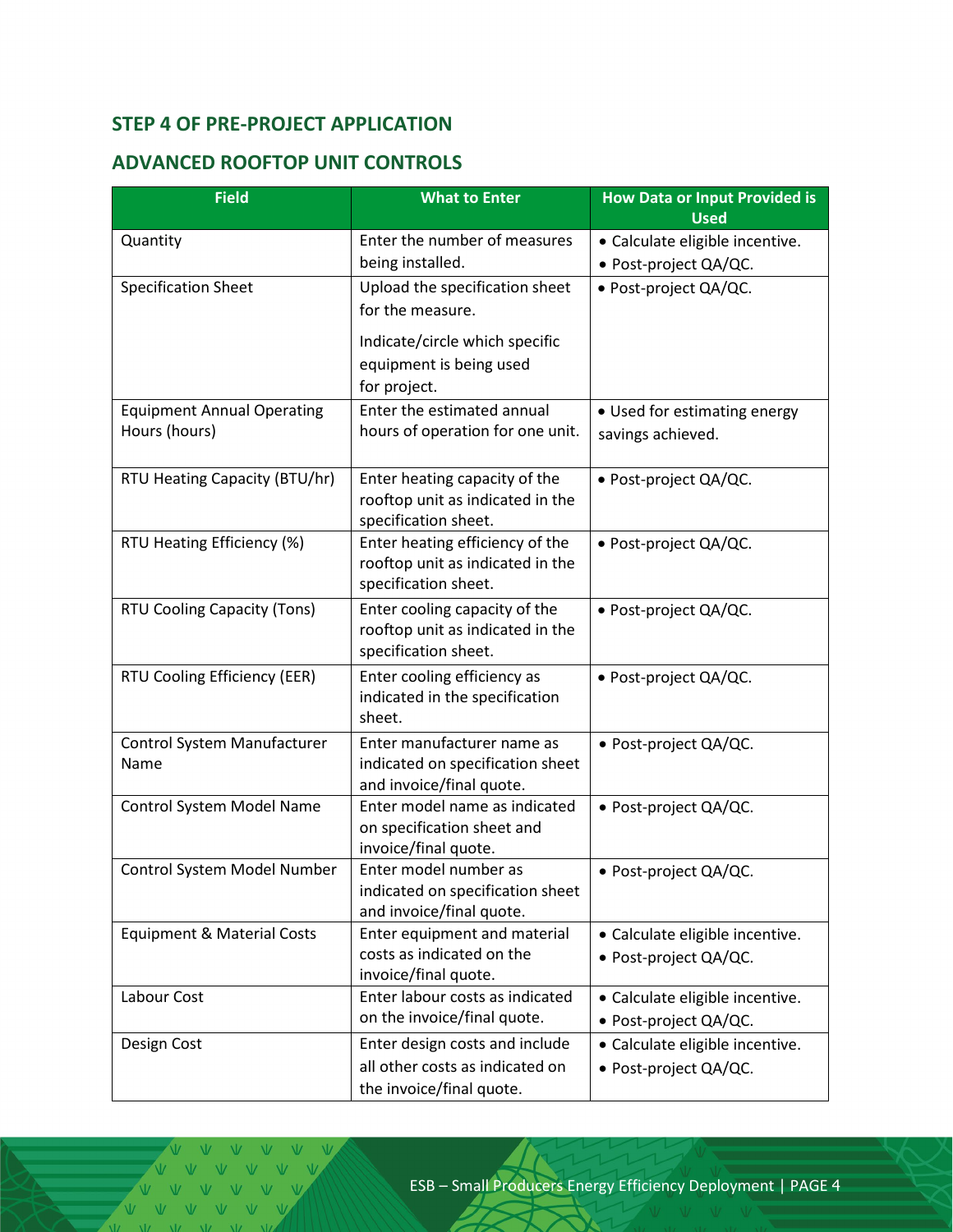#### <span id="page-4-0"></span>**AIR SOURCE HEAT PUMP OR VARIABLE REFRIGERANT FLOW SYSTEM**

| <b>Field</b>                                                    | <b>What to Enter</b>                                         | <b>How Data or Input Provided is</b><br><b>Used</b> |
|-----------------------------------------------------------------|--------------------------------------------------------------|-----------------------------------------------------|
| Quantity                                                        | Enter the number of measures                                 | · Calculate eligible incentive.                     |
| <b>Specification Sheet</b>                                      | being installed.<br>Upload the specification sheet           | · Post-project QA/QC.<br>· Post-project QA/QC.      |
|                                                                 | for the measure.                                             |                                                     |
|                                                                 | Indicate/circle which specific<br>equipment is being used    |                                                     |
|                                                                 | for project.<br>Enter the estimated annual                   |                                                     |
| <b>Equipment Annual Operating</b><br>Hours (hours)              | hours of operation for one                                   | • Used for estimating energy                        |
|                                                                 | system.                                                      | savings achieved.                                   |
| ASHP or VRF System Capacity<br>(Tons)                           | Enter the system capacity in<br>Tons. If multiple systems of | · Calculate eligible incentive.                     |
|                                                                 | varying capacity are being                                   | · Post-project QA/QC.                               |
|                                                                 | installed, then enter the                                    |                                                     |
|                                                                 | weighted average capacity <sup>1</sup> .                     |                                                     |
| <b>Please Confirm That Electrical</b><br>Heat is Being Replaced | Select either 'Yes' or 'No'                                  | • Checking if the measure is<br>eligible.           |
| <b>Cooling System Replaced</b>                                  | Confirm if cooling system is                                 | • Checking if the measure is                        |
|                                                                 | being replaced.                                              | eligible.                                           |
| ASHP or VRF System Heating                                      | Enter heating efficiency as                                  | • Checking if the measure is                        |
| Efficiency (HSPF)                                               | indicated on the specification<br>sheet.                     | eligible.                                           |
| ASHP or VRF System Cooling                                      | Enter cooling efficiency as                                  | • Used to check measure                             |
| <b>Efficiency (SEER)</b>                                        | indicated on the specification<br>sheet.                     | eligibility.                                        |
| ASHP or VRF System<br><b>Manufacturer Name</b>                  | Enter manufacturer name as                                   | · Post-project QA/QC.                               |
|                                                                 | indicated on specification sheet<br>and invoice/final quote. |                                                     |
| ASHP or VRF System Model                                        | Enter model name as indicated                                | • Post-project QA/QC.                               |
| Name                                                            | on specification sheet and<br>invoice/final quote.           |                                                     |
| ASHP or VRF System Model                                        | Enter model number as                                        | · Post-project QA/QC.                               |
| Number                                                          | indicated on specification sheet<br>and invoice/final quote. |                                                     |
| <b>Equipment &amp; Material Costs</b>                           | Enter equipment and material                                 | · Calculate eligible incentive.                     |
|                                                                 | costs as indicated on the<br>invoice/final quote.            | · Post-project QA/QC.                               |

<span id="page-4-1"></span><sup>1</sup> Weighted average capacity: If there are multiple systems with different capacities;  $C_1$ ,  $C_2$ ,  $C_3$  ....  $C_n$  and the quantities of each being installed are  $Q_1$ ,  $Q_2$ ,  $Q_3$  ....  $Q_n$  then the weighted average capacity can be calculated as  $(C_1Q_1)$ +C<sub>2</sub> Q<sub>2</sub> + C<sub>3</sub>Q<sub>3</sub> + ……..+ C<sub>n</sub>Q<sub>n</sub>)/ (Q<sub>1</sub> + Q<sub>2</sub> + Q<sub>3</sub> + ……..+ Q<sub>n</sub>)

VVVV V V V V V  $\overline{u}$  $V \dot{V}$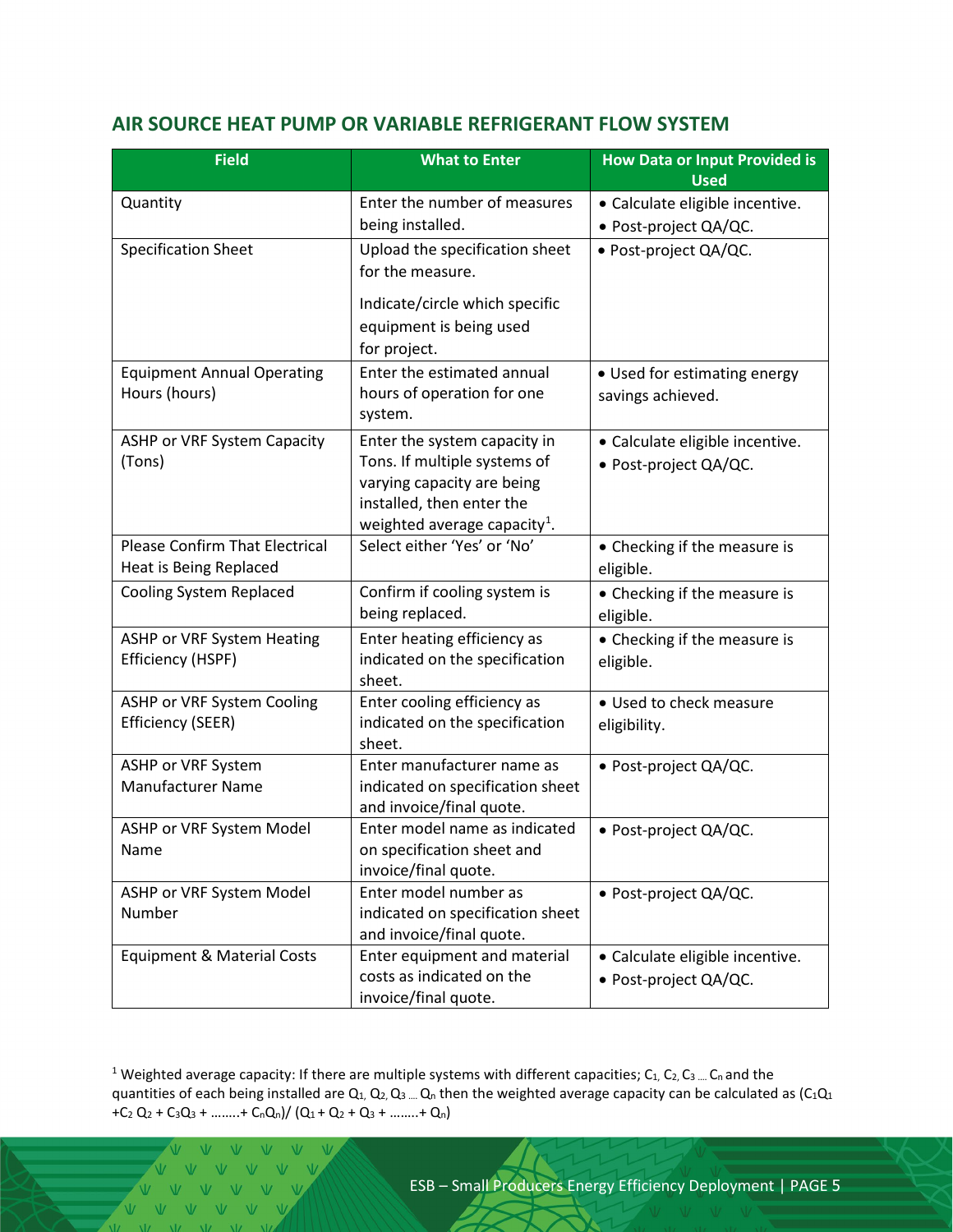| <b>Field</b> | What to Enter                                                                                 | How Data or Input Provided is<br><b>Used</b>             |
|--------------|-----------------------------------------------------------------------------------------------|----------------------------------------------------------|
| Labour Cost  | Enter labour costs as indicated<br>on the invoice/final quote.                                | • Calculate eligible incentive.<br>• Post-project QA/QC. |
| Design Cost  | Enter design costs and include<br>all other costs as indicated on<br>the invoice/final quote. | • Calculate eligible incentive.<br>· Post-project QA/QC. |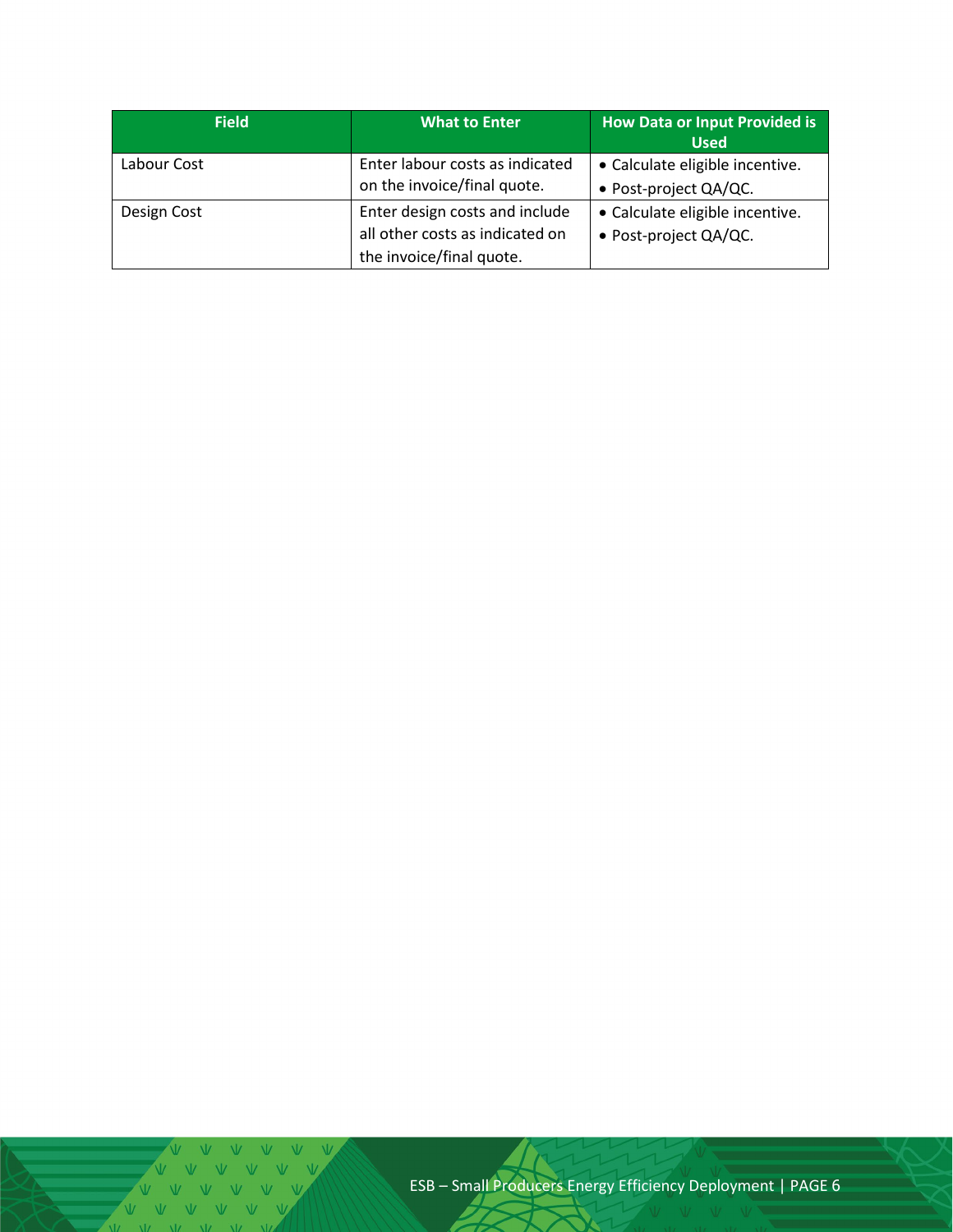## <span id="page-6-0"></span>**BOILERS AND HEATERS/ FURNACES**

• Condensing Boiler

| <b>Field</b>                                           | <b>What to Enter</b>                                                                                                                                                                                                              | <b>How Data or Input Provided</b><br>is Used             |
|--------------------------------------------------------|-----------------------------------------------------------------------------------------------------------------------------------------------------------------------------------------------------------------------------------|----------------------------------------------------------|
| Quantity                                               | Enter the number of measures<br>being installed.                                                                                                                                                                                  | · Calculate eligible incentive.<br>· Post-project QA/QC. |
| Energy Star ID                                         | Energy Star ID for the measure<br>(available at<br>https://www.energystar.gov/).                                                                                                                                                  | • Review of Measure.                                     |
| <b>AHRI Certified Reference</b><br>Number              | <b>Enter AHRI certified reference</b><br>number (available at<br>(https://www.ahridirectory.org/).                                                                                                                                | · Post-project QA/QC.                                    |
| <b>Specification Sheet</b>                             | Upload the specification sheet for<br>the measure.                                                                                                                                                                                | • Post-project QA/QC.                                    |
|                                                        | Indicate/circle which specific<br>equipment is being used<br>for project.                                                                                                                                                         |                                                          |
| <b>Boiler Input Rate (MBH)</b>                         | Enter input rate in MBH as<br>indicated on specification sheet<br>and invoice / final quote. If<br>multiple systems of varying input<br>rate are being installed, then<br>enter the weighted average input<br>rate <sup>2</sup> . | · Calculate eligible incentive.<br>· Post-project QA/QC. |
| Boiler Efficiency (%)                                  | Enter boiler efficiency as indicated<br>on specification sheet and<br>invoice/final quote.                                                                                                                                        | • Used for estimating energy<br>savings achieved.        |
| <b>Boiler System Annual Operating</b><br>Hours (hours) | Enter the estimated annual hours<br>of operation for one boiler<br>system.                                                                                                                                                        | • Used for estimating energy<br>savings achieved.        |
| <b>Boiler Application</b>                              | Select from the list the application<br>of the boiler:<br><b>Space Heating</b><br><b>Water Heating</b><br>$\bullet$<br><b>Process Heating</b><br>$\bullet$<br>Combination                                                         | · Post-project QA/QC.                                    |

<span id="page-6-1"></span><sup>2</sup> Weighted average capacity: If there are multiple systems with different input rates; IR<sub>1</sub>, IR<sub>2</sub>, IR<sub>3</sub> .... IR<sub>n</sub> and the quantities of each being installed are  $Q_1$ ,  $Q_2$ ,  $Q_3$  ....  $Q_n$  then the weighted average input rate can be calculated as  $\left(\frac{IR_1Q_1 + IR_2Q_2 + IR_3Q_3 + \dots + IR_nQ_n}{Q_1 + Q_2 + Q_3 + \dots + Q_n}\right)$ 

V V V V  $V = V - V - V$  $\overline{U}$  $V \dot{V}$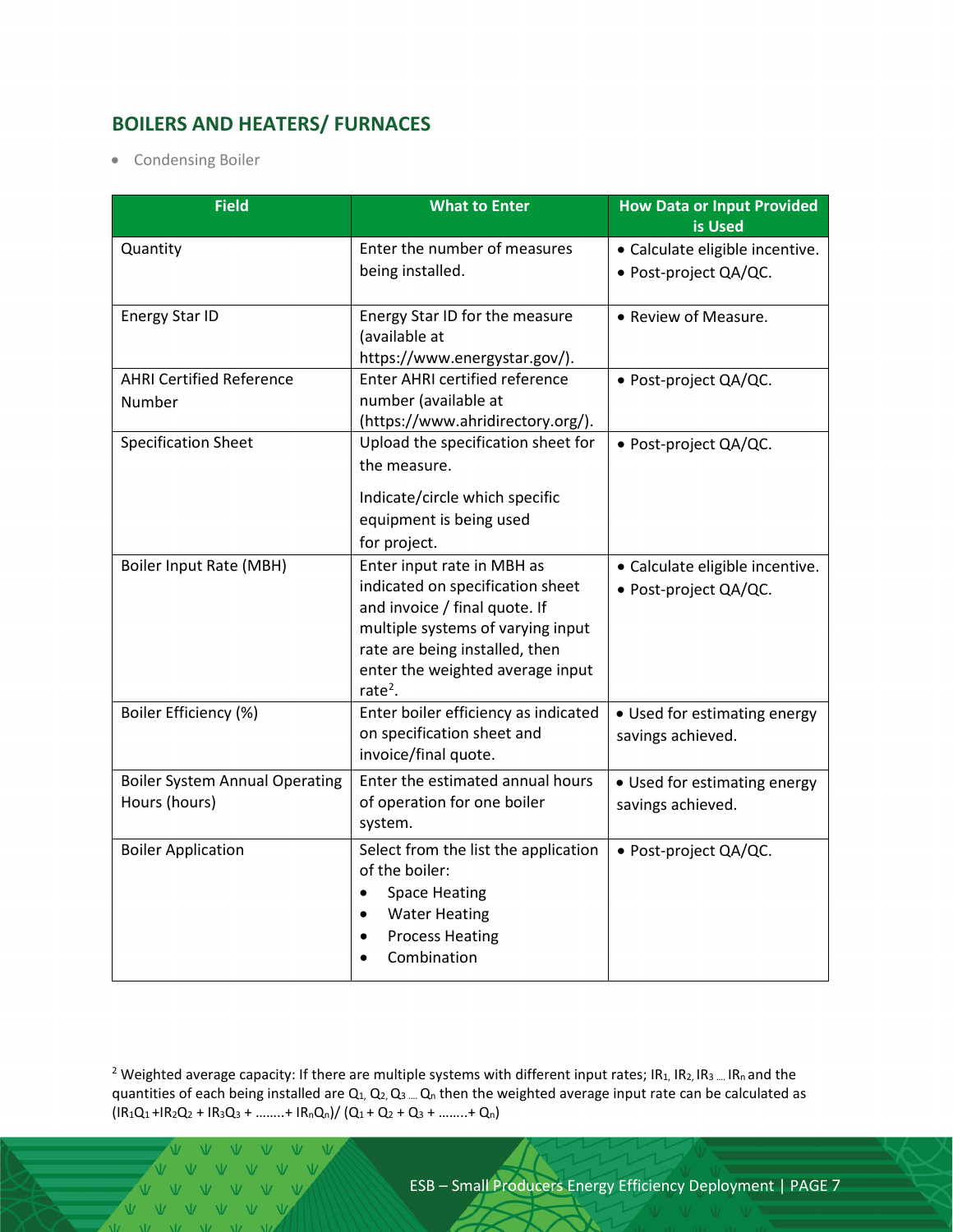| <b>Equipment &amp; Material Costs</b> | Enter equipment and material<br>costs as indicated on the invoice /<br>final quote.           | • Calculate eligible incentive.<br>· Post-project QA/QC. |
|---------------------------------------|-----------------------------------------------------------------------------------------------|----------------------------------------------------------|
| Labour Cost                           | Enter labour costs as indicated on<br>the invoice/final quote.                                | • Calculate eligible incentive.<br>· Post-project QA/QC. |
| Design Cost                           | Enter design costs and include all<br>other costs as indicated on the<br>invoice/final quote. | • Calculate eligible incentive.<br>• Post-project QA/QC. |

- Condensing Unit Heater
- High-Efficiency Furnace

| <b>Field</b>                                       | <b>What to Enter</b>                                                                                                            | <b>How Data or Input Provided is</b><br><b>Used</b>      |
|----------------------------------------------------|---------------------------------------------------------------------------------------------------------------------------------|----------------------------------------------------------|
| Quantity                                           | Enter the number of measures<br>being installed.                                                                                | · Calculate eligible incentive.<br>· Post-project QA/QC. |
| <b>Energy Star ID</b>                              | Energy Star ID for the measure<br>(available at<br>https://www.energystar.gov/).                                                | • Review of Measure.                                     |
| <b>Specification Sheet</b>                         | Upload the specification sheet<br>for the measure.<br>Indicate/circle which specific<br>equipment is being used<br>for project. | · Post-project QA/QC.                                    |
| <b>Equipment Annual Operating</b><br>Hours (hours) | Enter the estimated annual<br>hours of operation for one<br>system.                                                             | • Used for estimating energy<br>savings achieved.        |
| <b>Equipment &amp; Material Costs</b>              | Enter equipment and material<br>costs as indicated on the<br>invoice / final quote.                                             | · Calculate eligible incentive.<br>• Post-project QA/QC. |
| Labour Cost                                        | Enter labour costs as indicated<br>on the invoice / final quote.                                                                | • Calculate eligible incentive.<br>· Post-project QA/QC. |
| Design Cost                                        | Enter design costs and include<br>all other costs as indicated on<br>the invoice / final quote.                                 | • Calculate eligible incentive.<br>• Post-project QA/QC. |

 $M = M$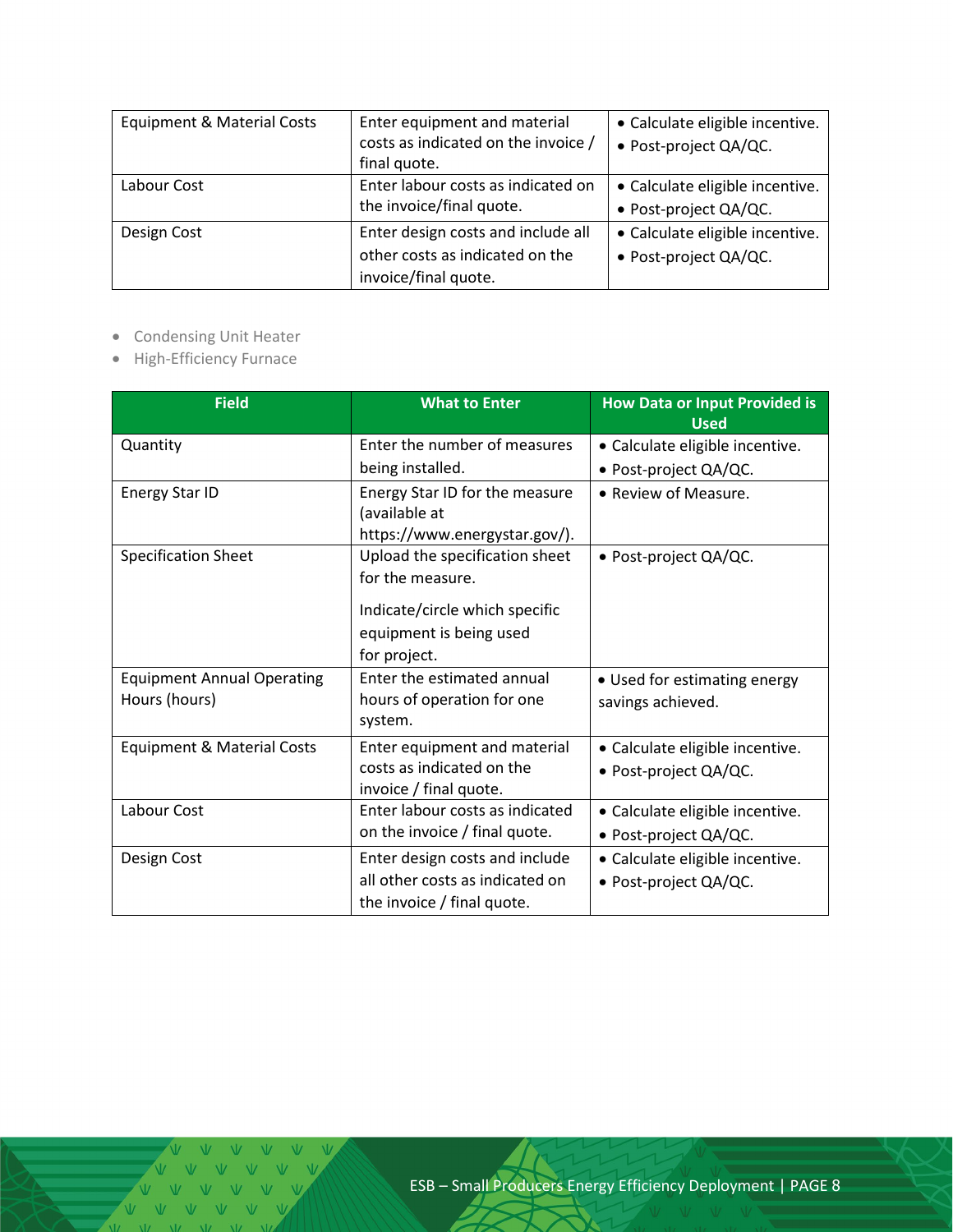## <span id="page-8-0"></span>**BOILER AND HEATER CONTROLS**

- Modulating Boiler Burner
- Boiler Vent Damper

| <b>Field</b>                                           | <b>What to Enter</b>                                                                                                                                                                                                                              | <b>How Data or Input Provided is</b><br><b>Used</b>      |
|--------------------------------------------------------|---------------------------------------------------------------------------------------------------------------------------------------------------------------------------------------------------------------------------------------------------|----------------------------------------------------------|
| Quantity                                               | Enter the number of measures<br>being installed.                                                                                                                                                                                                  | · Calculate eligible incentive.<br>· Post-project QA/QC. |
| <b>Specification Sheet</b>                             | Upload the specification sheet<br>for the measure.<br>Indicate/circle which specific<br>equipment is being used                                                                                                                                   | · Post-project QA/QC.                                    |
| <b>Boiler Input Rate (MBH)</b>                         | for project.<br>Enter input rate in MBH as<br>indicated on specification sheet<br>and invoice / final quote. If<br>multiple systems of varying<br>input rate are being installed,<br>then enter the weighted<br>average input rate <sup>3</sup> . | • Calculate eligible incentive.<br>· Post-project QA/QC. |
| Boiler Efficiency (%)                                  | Enter boiler efficiency as<br>indicated on specification sheet<br>and invoice/final quote.                                                                                                                                                        | • Used for estimating energy<br>savings achieved.        |
| <b>Boiler System Annual Operating</b><br>Hours (hours) | Enter the estimated annual<br>hours of operation for one<br>boiler system.                                                                                                                                                                        | • Used for estimating energy<br>savings achieved.        |
| <b>Boiler Application</b>                              | Select from the list the<br>application of the boiler.<br><b>Space Heating</b><br>$\bullet$<br><b>Water Heating</b><br><b>Process Heating</b><br>٠<br>Combination                                                                                 | · Post-project QA/QC.                                    |
| <b>Equipment &amp; Material Costs</b>                  | Enter equipment and material<br>costs as indicated on the<br>invoice/final quote.                                                                                                                                                                 | · Calculate eligible incentive.<br>· Post-project QA/QC. |
| Labour Cost                                            | Enter labour costs as indicated<br>on the invoice/final quote.                                                                                                                                                                                    | • Calculate eligible incentive.<br>· Post-project QA/QC. |
| Design Cost                                            | Enter design costs and include<br>all other costs as indicated on<br>the invoice/final quote.                                                                                                                                                     | · Calculate eligible incentive.<br>· Post-project QA/QC. |

<span id="page-8-1"></span><sup>3</sup> Weighted average capacity: If there are multiple systems with different input rates; IR<sub>1</sub>, IR<sub>2</sub>, IR<sub>3</sub> .... IR<sub>n</sub> and the quantities of each being installed are  $Q_1$ ,  $Q_2$ ,  $Q_3$  ....  $Q_n$  then the weighted average input rate can be calculated as  $\left(\frac{IR_1Q_1 + IR_2Q_2 + IR_3Q_3 + \dots + IR_nQ_n}{Q_1 + Q_2 + Q_3 + \dots + Q_n}\right)$ 

V V V V V  $V = V - V - V$  $V$   $V$   $V$   $V$  $\overline{V}$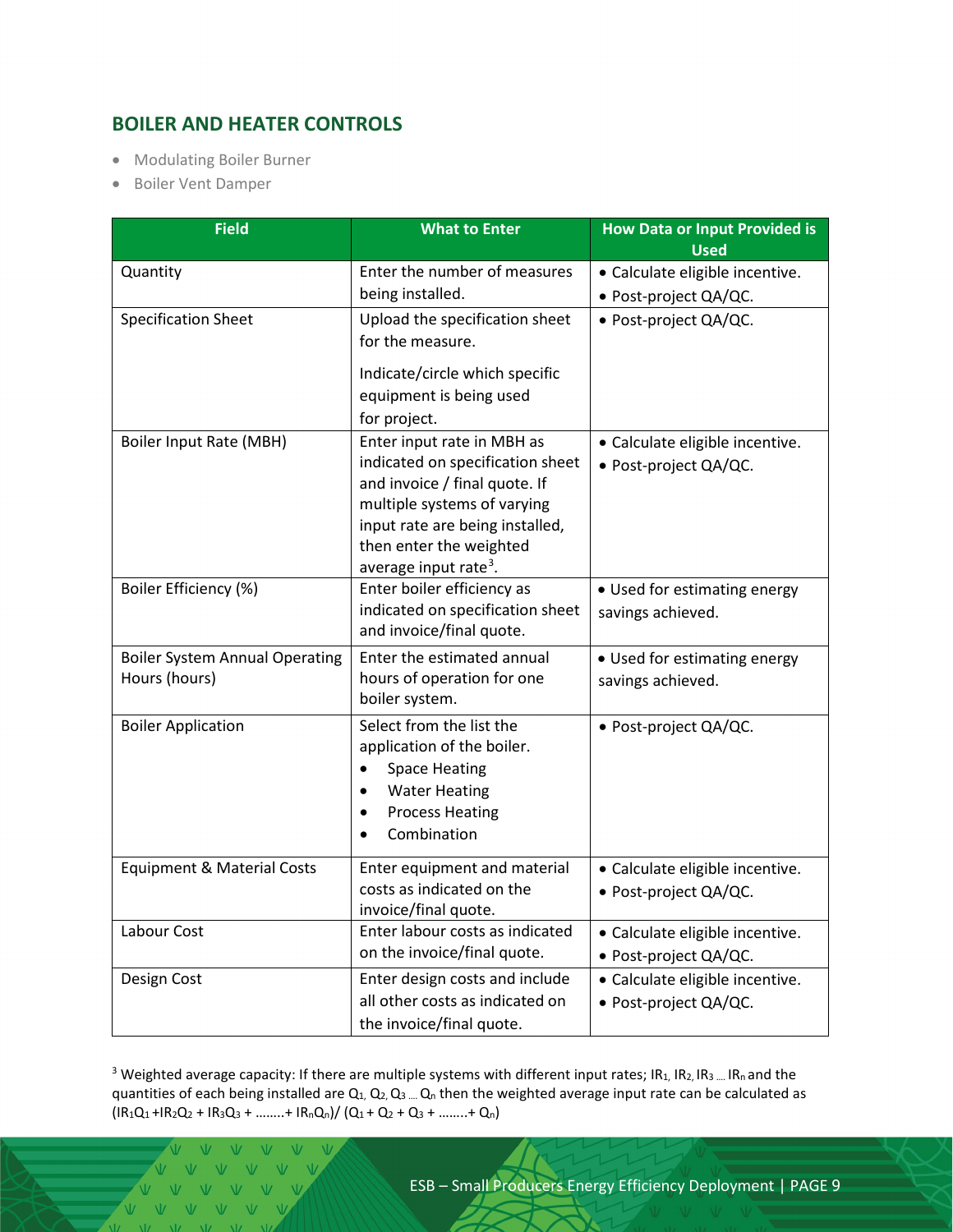## <span id="page-9-0"></span>**CHILLERS**

• Air Cooled Chiller

| <b>Field</b>                          | <b>What to Enter</b>                          | <b>How Data or Input Provided is</b><br><b>Used</b> |
|---------------------------------------|-----------------------------------------------|-----------------------------------------------------|
|                                       | Enter the number of measures                  |                                                     |
| Quantity                              |                                               | · Calculate eligible incentive.                     |
|                                       | being installed.                              | · Post-project QA/QC.                               |
| <b>Specification Sheet</b>            | Upload the specification sheet                | · Post-project QA/QC.                               |
|                                       | for the measure.                              |                                                     |
|                                       | Indicate/circle which specific                |                                                     |
|                                       | equipment is being used                       |                                                     |
|                                       | for project.                                  |                                                     |
| <b>Equipment Annual Operating</b>     | Enter the estimated annual                    | • Used for estimating energy                        |
| Hours (hours)                         | hours of operation for one                    | savings achieved.                                   |
|                                       | system.                                       |                                                     |
| <b>Chiller Capacity (Tons)</b>        | Enter chiller capacity in Tons as             | · Post-project QA/QC.                               |
|                                       | indicated on specification sheet              |                                                     |
|                                       | and invoice/final quote.                      |                                                     |
| Chiller Efficiency (EER)              | Enter chiller efficiency as                   | • Used to check measure                             |
|                                       | indicated on the specification                | eligibility.                                        |
|                                       | sheet.                                        |                                                     |
| <b>Chiller Manufacturer Name</b>      | Enter manufacturer name as                    | · Post-project QA/QC.                               |
|                                       | indicated on specification sheet              |                                                     |
|                                       | and invoice/final quote.                      |                                                     |
| <b>Chiller Model Name</b>             | Enter model name as indicated                 | · Post-project QA/QC.                               |
|                                       | on specification sheet and                    |                                                     |
| <b>Chiller Model Number</b>           | invoice/final quote.<br>Enter model number as |                                                     |
|                                       | indicated on specification sheet              | · Post-project QA/QC.                               |
|                                       | and invoice/final quote.                      |                                                     |
| <b>Equipment &amp; Material Costs</b> | Enter equipment and material                  | · Calculate eligible incentive.                     |
|                                       | costs as indicated on the                     | · Post-project QA/QC.                               |
|                                       | invoice / final quote.                        |                                                     |
| Labour Cost                           | Enter labour costs as indicated               | · Calculate eligible incentive.                     |
|                                       | on the invoice / final quote.                 | · Post-project QA/QC.                               |
| Design Cost                           | Enter design costs and include                | · Calculate eligible incentive.                     |
|                                       | all other costs as indicated on               | · Post-project QA/QC.                               |
|                                       | the invoice/final quote.                      |                                                     |

 $\overline{M}$   $\overline{M}$   $\overline{M}$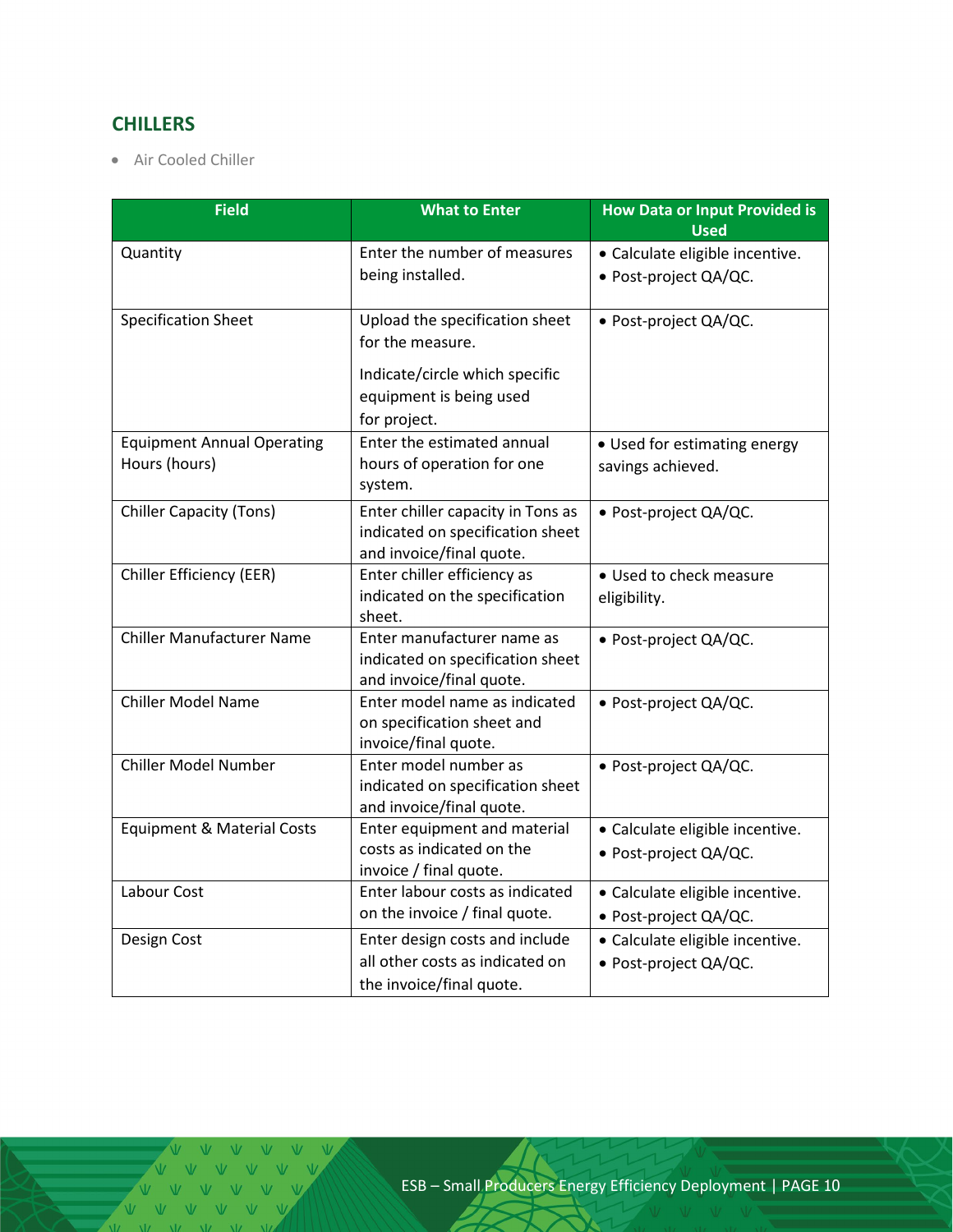- Water Cooled, Positive Displacement
- Water Cooled, Centrifugal

| <b>Field</b>                          | <b>What to Enter</b>                               | <b>How Data or Input Provided is</b><br><b>Used</b> |
|---------------------------------------|----------------------------------------------------|-----------------------------------------------------|
| Quantity                              | Enter the number of measures                       | • Calculate eligible incentive.                     |
|                                       | being installed.                                   | · Post-project QA/QC.                               |
|                                       |                                                    |                                                     |
| <b>Specification Sheet</b>            | Upload the specification sheet<br>for the measure. | · Post-project QA/QC.                               |
|                                       |                                                    |                                                     |
|                                       | Indicate/circle which specific                     |                                                     |
|                                       | equipment is being used                            |                                                     |
|                                       | for project.                                       |                                                     |
| <b>Equipment Annual Operating</b>     | Enter the estimated annual                         | • Used for estimating energy                        |
| Hours (hours)                         | hours of operation for one                         | savings achieved.                                   |
|                                       | fixture.                                           |                                                     |
| <b>Chiller Capacity (Tons)</b>        | Enter chiller capacity in Tons as                  | · Post-project QA/QC.                               |
|                                       | indicated on specification sheet                   |                                                     |
|                                       | and invoice/final quote.                           |                                                     |
| Chiller Efficiency (kW/Ton)           | Enter chiller efficiency as                        | · Used to check measure                             |
|                                       | indicated on the specification                     | eligibility.                                        |
|                                       | sheet.                                             | · Post-project QA/QC.                               |
| <b>Chiller Manufacturer Name</b>      | Enter manufacturer name as                         | · Post-project QA/QC.                               |
|                                       | indicated on specification sheet                   |                                                     |
|                                       | and invoice/final quote.                           |                                                     |
| <b>Chiller Model Name</b>             | Enter model name as indicated                      | · Post-project QA/QC.                               |
|                                       | on specification sheet and                         |                                                     |
| <b>Chiller Model Number</b>           | invoice/final quote.<br>Enter model number as      |                                                     |
|                                       | indicated on specification sheet                   | · Post-project QA/QC.                               |
|                                       | and invoice/final quote.                           |                                                     |
| <b>Equipment &amp; Material Costs</b> | Enter equipment and material                       | · Calculate eligible incentive.                     |
|                                       | costs as indicated on the                          | · Post-project QA/QC.                               |
|                                       | invoice/final quote.                               |                                                     |
| Labour Cost                           | Enter labour costs as indicated                    | · Calculate eligible incentive.                     |
|                                       | on the invoice/final quote.                        | · Post-project QA/QC.                               |
| Design Cost                           | Enter design costs and include                     | · Calculate eligible incentive.                     |
|                                       | all other costs as indicated on                    | · Post-project QA/QC.                               |
|                                       | the invoice/final quote.                           |                                                     |

 $M = W - W$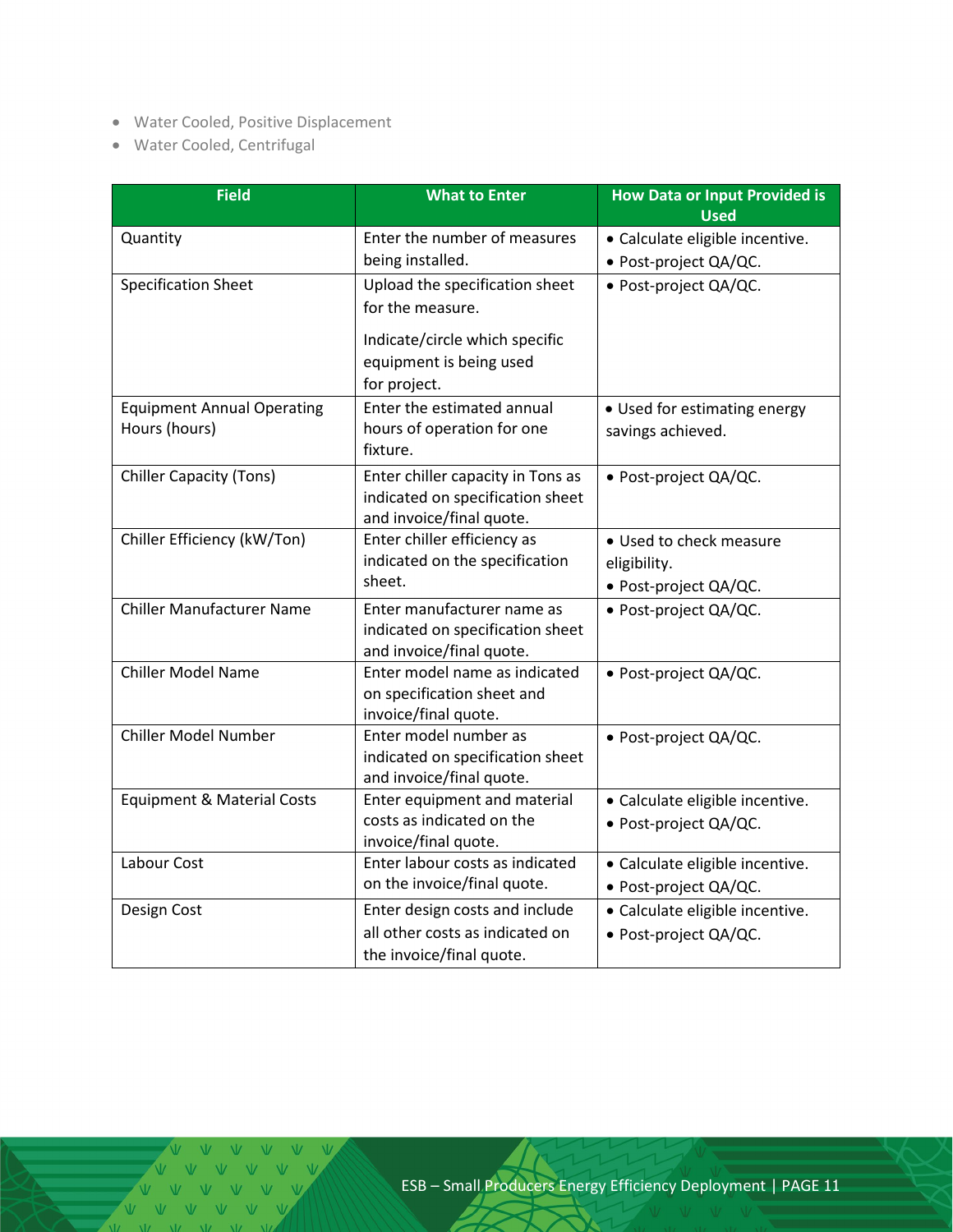## <span id="page-11-0"></span>**DEMAND CONTROLLED VENTILATION**

| <b>Field</b>                                       | <b>What to Enter</b>                                                                                                            | <b>How Data or Input Provided is</b><br><b>Used</b>              |
|----------------------------------------------------|---------------------------------------------------------------------------------------------------------------------------------|------------------------------------------------------------------|
| Quantity                                           | Enter the number of measures<br>being installed.                                                                                | · Calculate eligible incentive.<br>· Post-project QA/QC.         |
| <b>Specification Sheet</b>                         | Upload the specification sheet<br>for the measure.<br>Indicate/circle which specific<br>equipment is being used<br>for project. | • Post-project QA/QC.                                            |
| <b>Equipment Annual Operating</b><br>Hours (hours) | Enter the estimated annual<br>hours of operation for one<br>system.                                                             | • Used for estimating energy<br>savings achieved.                |
| Heating System Input Rate<br>(MBH)                 | Enter the heating system input<br>rate for the building the<br>measure is being installed.                                      | • Used for estimating energy<br>savings achieved.                |
| Heating System Efficiency (%)                      | Enter the heating system<br>efficiency for the building the<br>measure is being installed.                                      | • Used for estimating energy<br>savings achieved.                |
| Area Being Controlled by<br>Sensor (sqft)          | Enter the area controlled by<br>one sensor.                                                                                     | • Used to check measure<br>eligibility.<br>• Post-project QA/QC. |
| Cooling System Capacity (Tons)                     | Enter the cooling system<br>capacity for the measure is<br>being installed.                                                     | • Used for estimating energy<br>savings achieved.                |
| Cooling System Efficiency (EER)                    | Enter the cooling system<br>efficiency for the measure is<br>being installed.                                                   | • Used for estimating energy<br>savings achieved.                |
| <b>Equipment &amp; Material Costs</b>              | Enter equipment and material<br>costs as indicated on the<br>invoice/final quote.                                               | · Calculate eligible incentive.<br>· Post-project QA/QC.         |
| Labour Cost                                        | Enter labour costs as indicated<br>on the invoice/final quote.                                                                  | • Calculate eligible incentive.<br>• Post-project QA/QC.         |
| Design Cost                                        | Enter design costs and include<br>all other costs as indicated on<br>the invoice/final quote.                                   | · Calculate eligible incentive.<br>· Post-project QA/QC.         |

V V V V V V V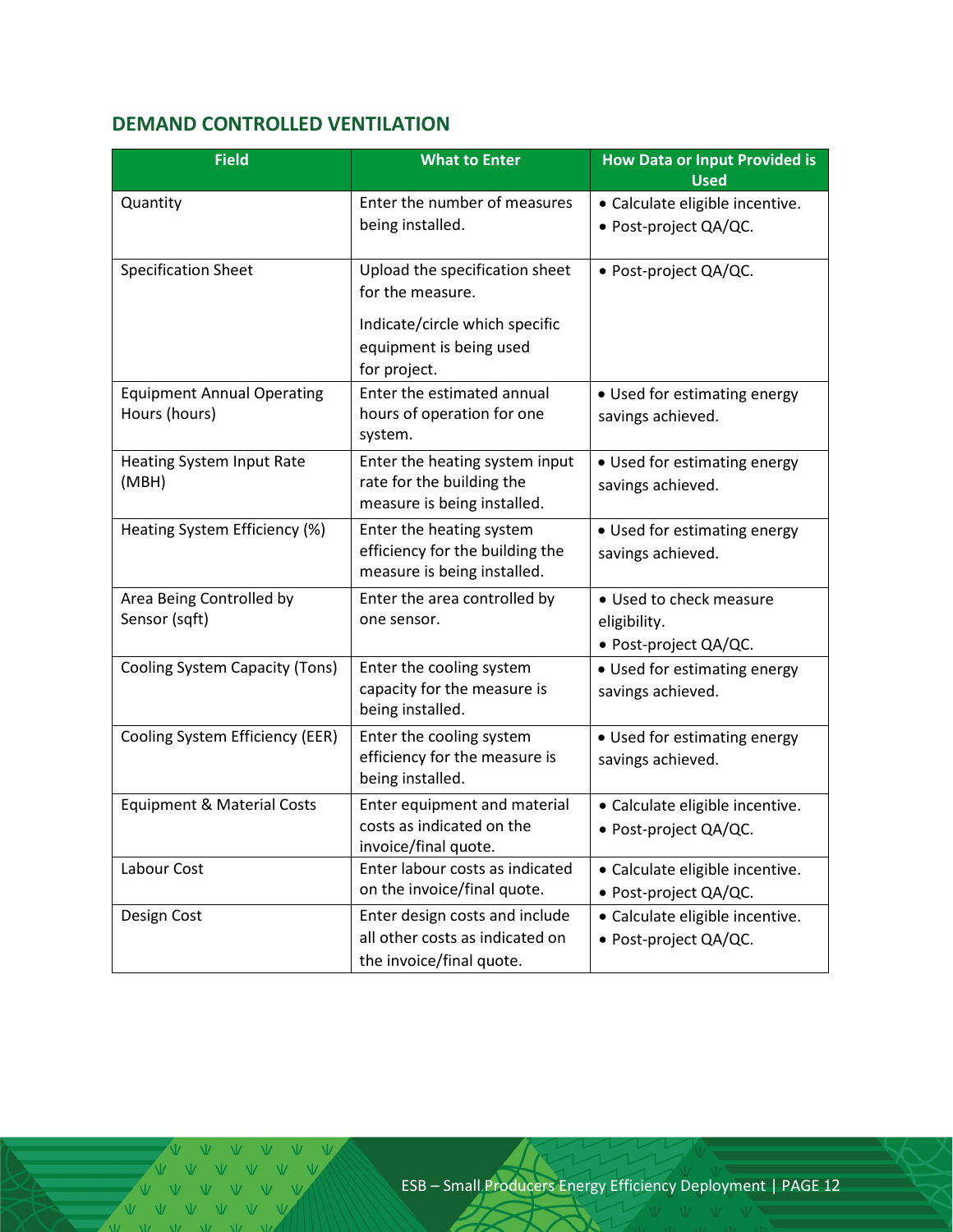## <span id="page-12-0"></span>**DESTRATIFICATION FANS**

| <b>Field</b>                                                     | <b>What to Enter</b>                                                                                  | <b>How Data or Input Provided is</b><br><b>Used</b>                |
|------------------------------------------------------------------|-------------------------------------------------------------------------------------------------------|--------------------------------------------------------------------|
| Quantity                                                         | Enter the number of measures                                                                          | · Calculate eligible incentive.                                    |
|                                                                  | being installed.                                                                                      | · Post-project QA/QC.                                              |
| <b>Specification Sheet</b>                                       | Upload the specification sheet<br>for the measure.                                                    | · Post-project QA/QC.                                              |
|                                                                  | Indicate/circle which specific<br>equipment is being used<br>for project.                             |                                                                    |
| <b>Equipment Annual Operating</b><br>Hours (hours)               | Enter the estimated annual<br>hours of operation for one                                              | • Used for estimating energy<br>savings achieved.                  |
| Heating System Input Rate<br>(MBH)                               | system.<br>Enter the heating system input<br>rate for the building you are<br>installing the measure. | • Used for estimating energy<br>savings achieved.                  |
| Heating System Efficiency (%)                                    | Enter the heating system<br>efficiency for the building you<br>are installing the measure.            | • Used for estimating energy<br>savings achieved.                  |
| Cooling System Capacity (Tons)                                   | Enter the cooling system<br>capacity for the building you<br>are installing the measure.              | • Used for estimating energy<br>savings achieved.                  |
| Cooling System Efficiency (EER)                                  | Enter the cooling system<br>efficiency for the building you<br>are installing the measure.            | • Used for estimating energy<br>savings achieved.                  |
| Height of Installation of<br>Destratification Fan (feet)         | Enter height of installation of<br>destratification fan.                                              | · Used to check measure<br>eligibility.<br>• Post-project QA/QC.   |
| Diameter of Destratification<br>Fan (inches)                     | Enter diameter of<br>destratification fan as indicated<br>on specification sheet.                     | • Checking if the measure is<br>eligible.<br>• Post-project QA/QC. |
| <b>Estimated Coverage Area of</b><br>Destratification Fan (sqft) | Enter area covered by one<br>destratification fan.                                                    | • Used for estimating energy<br>savings achieved.                  |
| Destratification Fan (CFM)                                       | Enter fan's cubic feet per<br>minute capability.                                                      | • Used for estimating energy<br>savings achieved.                  |

V V V V V V VVVV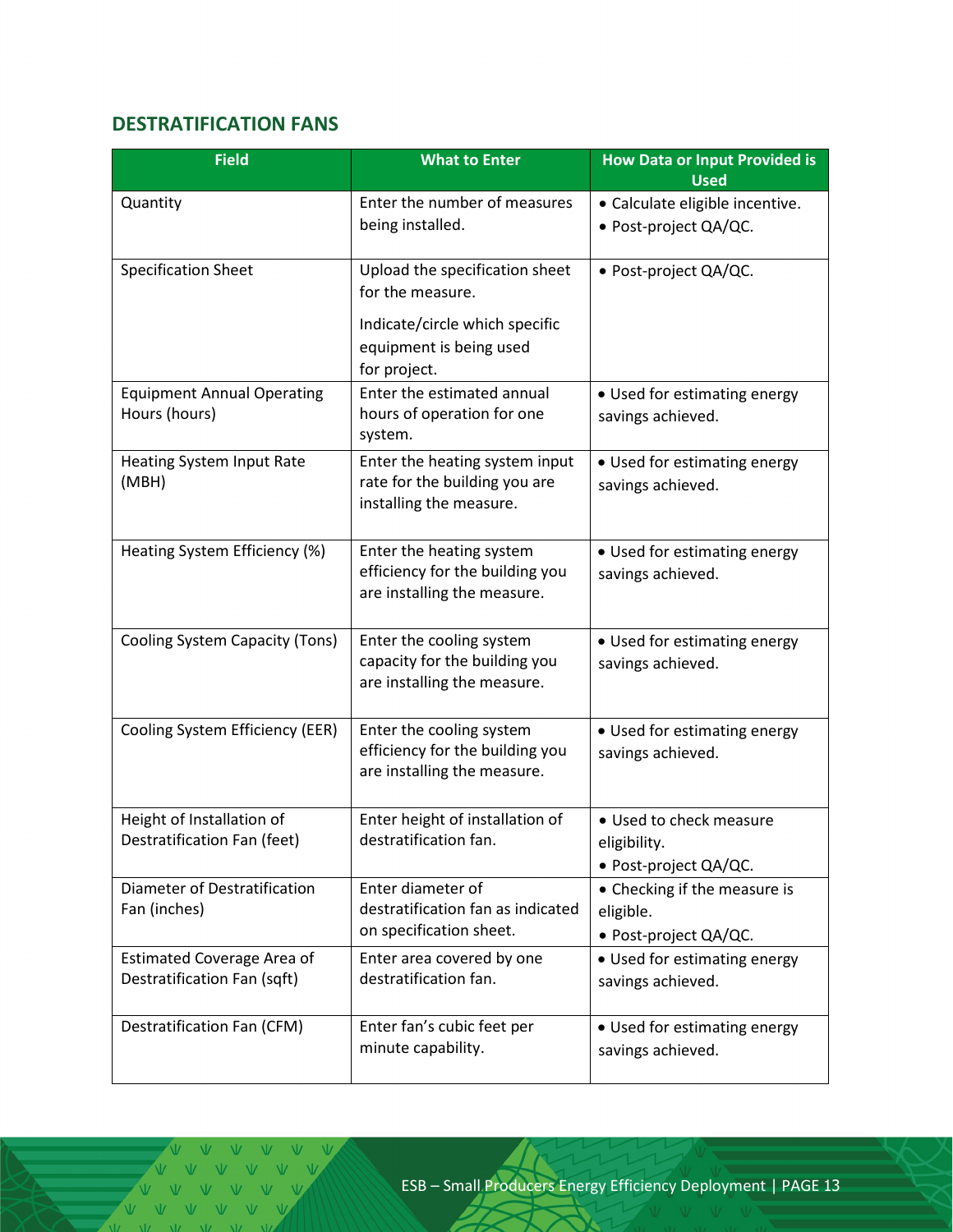| Roof R-Value               | Enter roof insulation R-value.                    | • Used for estimating energy<br>savings achieved. |
|----------------------------|---------------------------------------------------|---------------------------------------------------|
| Equipment & Material Costs | Enter equipment and material                      | • Calculate eligible incentive.                   |
|                            | costs as indicated on the<br>invoice/final quote. | • Post-project QA/QC.                             |
| Labour Cost                | Enter labour costs as indicated                   | • Calculate eligible incentive.                   |
|                            | on the invoice/final quote.                       | • Post-project QA/QC.                             |
| Design Cost                | Enter design costs and include                    | • Calculate eligible incentive.                   |
|                            | all other costs as indicated on                   | · Post-project QA/QC.                             |
|                            | the invoice/final quote.                          |                                                   |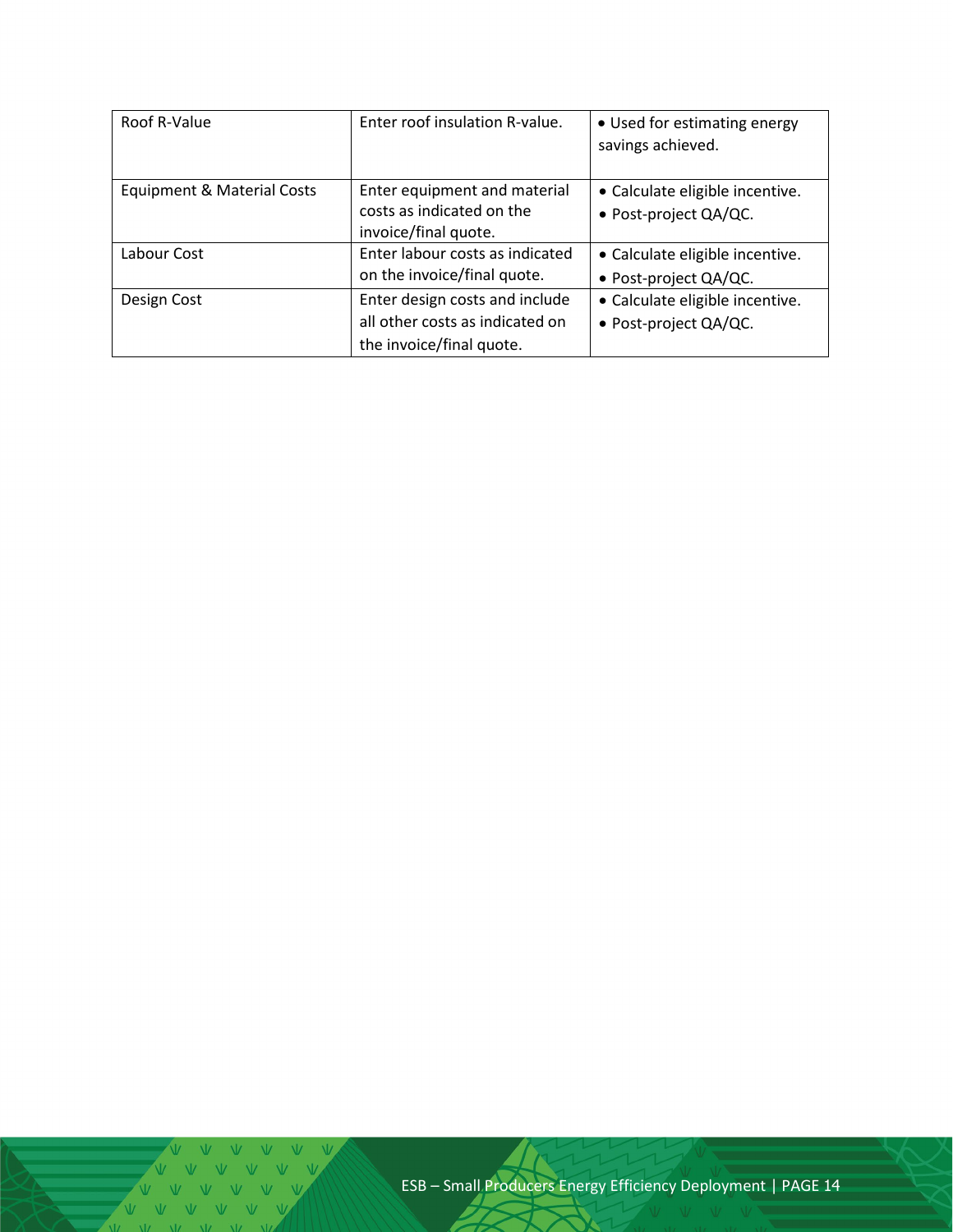#### <span id="page-14-0"></span>**ENERGY RECOVERY VENTILATOR AND HEAT RECOVER VENTILATOR**

| <b>Field</b>                                       | <b>What to Enter</b>                                                                                                                                                                                | <b>How Data or Input Provided is</b><br><b>Used</b>      |  |
|----------------------------------------------------|-----------------------------------------------------------------------------------------------------------------------------------------------------------------------------------------------------|----------------------------------------------------------|--|
| Quantity                                           | Enter the number of measures<br>being installed.                                                                                                                                                    | · Calculate eligible incentive.<br>· Post-project QA/QC. |  |
| <b>Specification Sheet</b>                         | Upload the specification sheet<br>for the measure.<br>Indicate/circle which specific<br>equipment is being used<br>for project.                                                                     | · Post-project QA/QC.                                    |  |
| <b>Equipment Annual Operating</b><br>Hours (hours) | Enter the estimated annual<br>hours of operation for one<br>system.                                                                                                                                 | • Used for estimating energy<br>savings achieved.        |  |
| HRV/ERV (CFM)                                      | Enter CFM of the equipment as<br>indicated on specification<br>sheet. If multiple systems of<br>varying capacity are being<br>installed, then enter the<br>weighted average capacity <sup>4</sup> . | · Calculate eligible incentive.<br>· Post-project QA/QC. |  |
| Percentage Sensible Heat<br>Recovery (%)           | Enter sensible effectiveness of<br>equipment as indicated on<br>specification sheet.                                                                                                                | · Post-project QA/QC.                                    |  |
| Heating System Input Rate<br>(MBH)                 | Enter the heating system input<br>rate for the building you are<br>installing the measure.                                                                                                          | • Used for estimating energy<br>savings achieved.        |  |
| Heating System Efficiency (%)                      | Enter the heating system<br>efficiency for the building you<br>are installing the measure.                                                                                                          | • Used for estimating energy<br>savings achieved.        |  |
| HRV/ERV Manufacturer Name                          | Enter manufacturer name as<br>indicated on specification sheet<br>and invoice/final quote.                                                                                                          | • Post-project QA/QC.                                    |  |
| HRV/ERV Model Name                                 | Enter model name as indicated<br>on specification sheet and<br>invoice/final quote.                                                                                                                 | · Post-project QA/QC.                                    |  |
| HRV/ERV Model Number                               | Enter model number as<br>indicated on specification sheet<br>and invoice/final quote.                                                                                                               | · Post-project QA/QC.                                    |  |

<span id="page-14-1"></span><sup>4</sup> Weighted average capacity: If there are multiple systems with different capacities;  $C_1$ ,  $C_2$ ,  $C_3$  ....  $C_n$  and the quantities of each being installed are  $Q_1$ ,  $Q_2$ ,  $Q_3$  ....  $Q_n$  then the weighted average capacity can be calculated as  $(C_1Q_1)$ +C<sub>2</sub> Q<sub>2</sub> + C<sub>3</sub>Q<sub>3</sub> + ……..+ C<sub>n</sub>Q<sub>n</sub>)/ (Q<sub>1</sub> + Q<sub>2</sub> + Q<sub>3</sub> + ……..+ Q<sub>n</sub>)

V V V V V V V V V V VVVV  $\overline{M}$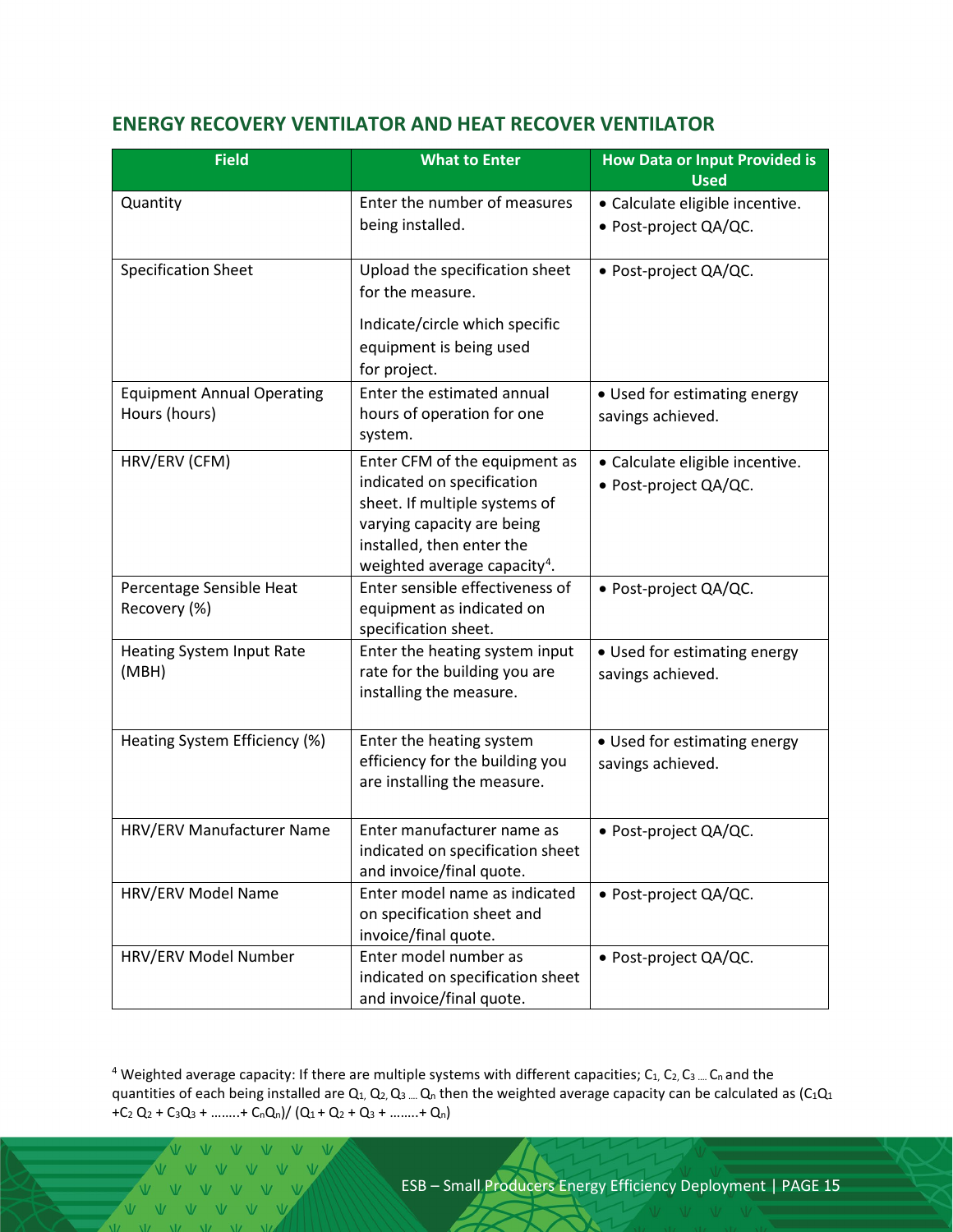| <b>Equipment &amp; Material Costs</b> | Enter equipment and material<br>costs as indicated on the<br>invoice/final quote.             | • Calculate eligible incentive.<br>· Post-project QA/QC. |
|---------------------------------------|-----------------------------------------------------------------------------------------------|----------------------------------------------------------|
| Labour Cost                           | Enter labour costs as indicated<br>on the invoice/final quote.                                | • Calculate eligible incentive.<br>· Post-project QA/QC. |
| Design Cost                           | Enter design costs and include<br>all other costs as indicated on<br>the invoice/final quote. | • Calculate eligible incentive.<br>· Post-project QA/QC. |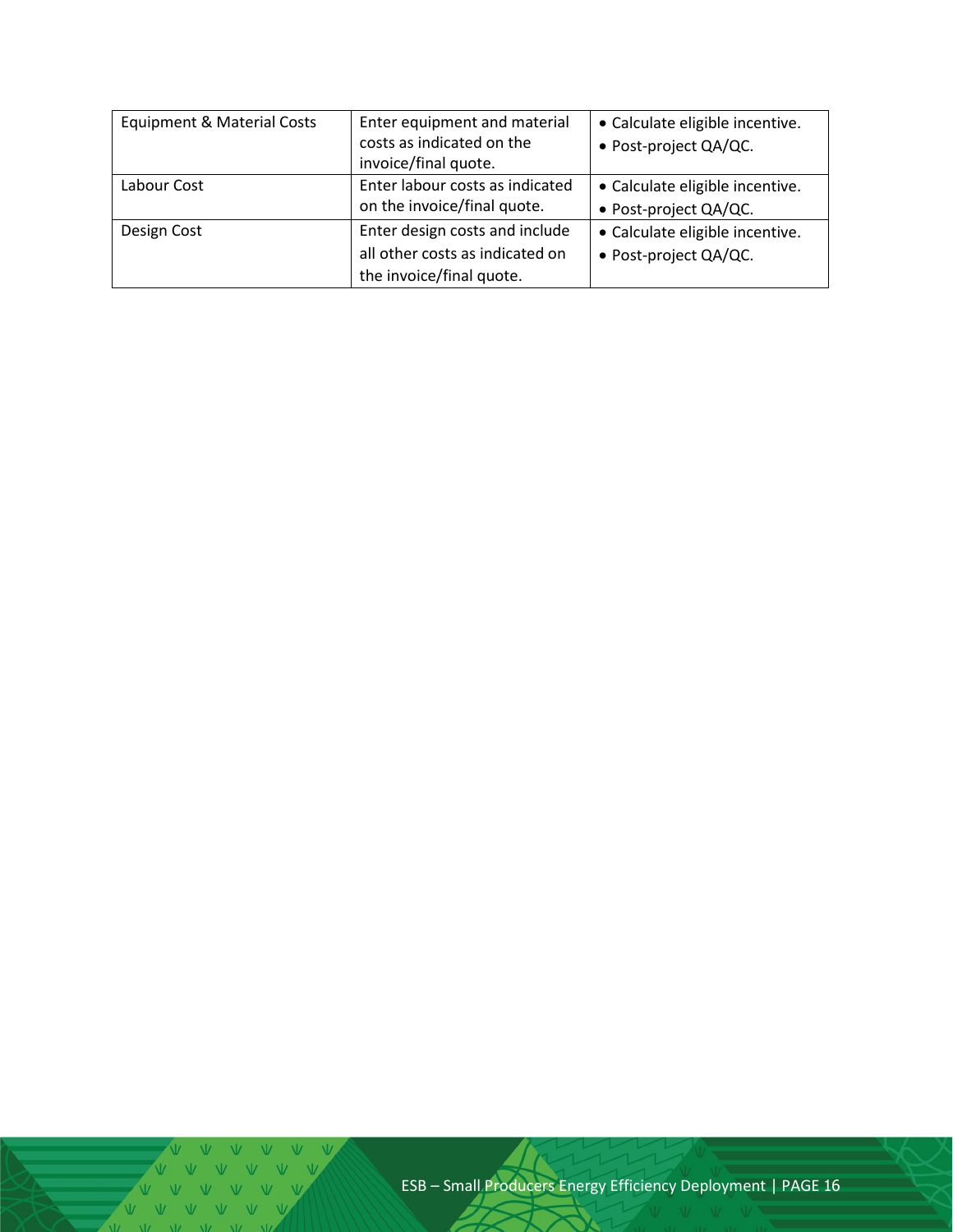#### <span id="page-16-0"></span>**MAKE-UP AIR UNIT**

| <b>Field</b>                          | <b>What to Enter</b>                                        | <b>How Data or Input Provided is</b><br><b>Used</b> |  |
|---------------------------------------|-------------------------------------------------------------|-----------------------------------------------------|--|
| Quantity                              | Enter the number of measures                                | · Calculate eligible incentive.                     |  |
|                                       | being installed.                                            | · Post-project QA/QC.                               |  |
| <b>Specification Sheet</b>            | Upload the specification sheet                              | · Post-project QA/QC.                               |  |
|                                       | for the measure.                                            |                                                     |  |
|                                       | Indicate/circle which specific                              |                                                     |  |
|                                       | equipment is being used                                     |                                                     |  |
|                                       | for project.                                                |                                                     |  |
| <b>Equipment Annual Operating</b>     | Enter the estimated annual                                  | • Used for estimating energy                        |  |
| Hours (hours)                         | hours of operation for one unit.                            | savings achieved.                                   |  |
|                                       |                                                             |                                                     |  |
| Make-up Air Unit Thermal              | Enter thermal efficiency for the                            | • Used for estimating energy                        |  |
| Efficiency (%)                        | Make-up Air Unit.                                           | savings achieved.                                   |  |
|                                       |                                                             |                                                     |  |
| Make-up Air Unit CFM                  | Enter CFM of the equipment as                               | • Used for estimating energy                        |  |
|                                       | indicated on specification<br>sheet. If multiple systems of | savings achieved.                                   |  |
|                                       | varying capacity are being                                  |                                                     |  |
|                                       | installed, then enter the                                   |                                                     |  |
|                                       | weighted average capacity <sup>5</sup> .                    |                                                     |  |
| Make-up Air Unit Manufacturer         | Enter manufacturer name as                                  | · Post-project QA/QC.                               |  |
| Name                                  | indicated on specification sheet                            |                                                     |  |
|                                       | and invoice/final quote.                                    |                                                     |  |
| Make-up Air Unit Model Name           | Enter model name as indicated                               | · Post-project QA/QC.                               |  |
|                                       | on specification sheet and<br>invoice/final quote.          |                                                     |  |
| Make-up Air Unit Model                | Enter model number as                                       | · Post-project QA/QC.                               |  |
| Number                                | indicated on specification sheet                            |                                                     |  |
|                                       | and invoice/final quote.                                    |                                                     |  |
| <b>Equipment &amp; Material Costs</b> | Enter equipment and material                                | · Calculate eligible incentive.                     |  |
|                                       | costs as indicated on the                                   | · Post-project QA/QC.                               |  |
|                                       | invoice/final quote.                                        |                                                     |  |
| Labour Cost                           | Enter labour costs as indicated                             | • Calculate eligible incentive.                     |  |
|                                       | on the invoice/final quote.                                 | · Post-project QA/QC.                               |  |
| Design Cost                           | Enter design costs and include                              | • Calculate eligible incentive.                     |  |
|                                       | all other costs as indicated on                             | · Post-project QA/QC.                               |  |
|                                       | the invoice/final quote.                                    |                                                     |  |

<span id="page-16-1"></span><sup>5</sup> Weighted average capacity: If there are multiple systems with different capacities;  $C_1$ ,  $C_2$ ,  $C_3$  ....  $C_n$  and the quantities of each being installed are  $Q_1$ ,  $Q_2$ ,  $Q_3$  ....  $Q_n$  then the weighted average capacity can be calculated as  $(C_1Q_1)$ +C<sub>2</sub> Q<sub>2</sub> + C<sub>3</sub>Q<sub>3</sub> + ……..+ C<sub>n</sub>Q<sub>n</sub>)/ (Q<sub>1</sub> + Q<sub>2</sub> + Q<sub>3</sub> + ……..+ Q<sub>n</sub>)

V V V V V V V V V V Ŵ  $V$   $V$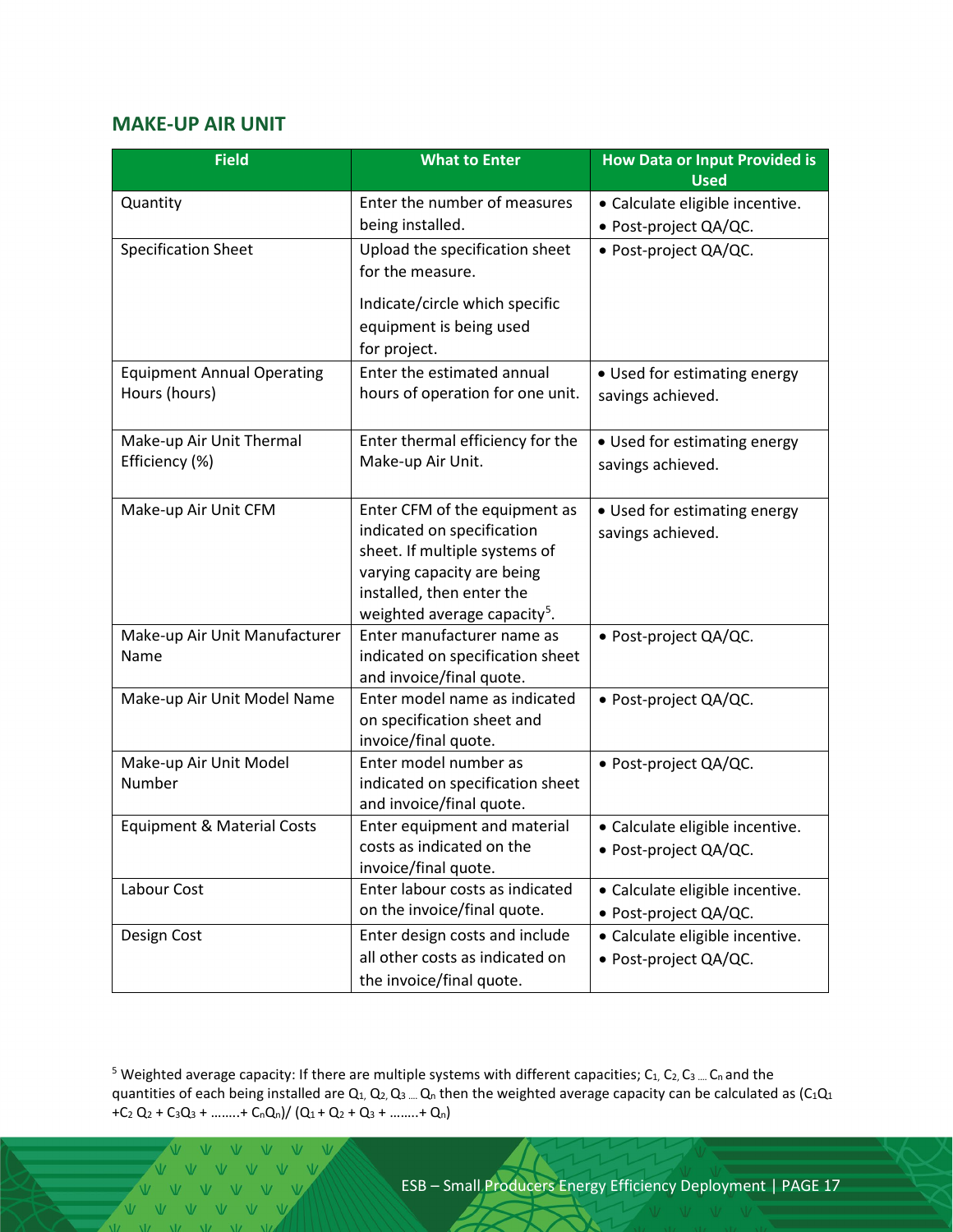## <span id="page-17-0"></span>**PACKAGED TERMINAL HEAT PUMP**

| <b>Field</b>                          | <b>What to Enter</b>                              | <b>How Data or Input Provided is</b><br><b>Used</b> |  |
|---------------------------------------|---------------------------------------------------|-----------------------------------------------------|--|
| Quantity                              | Enter the number of measures                      | · Calculate eligible incentive.                     |  |
|                                       | being installed.                                  | · Post-project QA/QC.                               |  |
| <b>Specification Sheet</b>            | Upload the specification sheet                    | · Post-project QA/QC.                               |  |
|                                       | for the measure.                                  |                                                     |  |
|                                       | Indicate/circle which specific                    |                                                     |  |
|                                       | equipment is being used                           |                                                     |  |
|                                       | for project.                                      |                                                     |  |
| <b>Equipment Annual Operating</b>     | Enter the estimated annual                        | • Used for estimating energy                        |  |
| Hours (hours)                         | hours of operation for one<br>pump.               | savings achieved.                                   |  |
| PTHP Input Rate (MBH)                 | Enter input rate in MBH as                        | · Post-project QA/QC.                               |  |
|                                       | indicated on specification                        |                                                     |  |
| PTHP Cooling Capacity (Tons)          | sheet.<br>Enter cooling capacity in Tons          |                                                     |  |
|                                       | as indicated on specification                     | · Post-project QA/QC.                               |  |
|                                       | sheet.                                            |                                                     |  |
| PTHP Heating Efficiency (HSPF)        | Enter value as indicated on                       | · Post-project QA/QC.                               |  |
|                                       | specification sheet.                              |                                                     |  |
| PTHP Cooling Efficiency (SEER)        | Enter value as indicated on                       | · Post-project QA/QC.                               |  |
|                                       | specification sheet.                              |                                                     |  |
| <b>Equipment &amp; Material Costs</b> | Enter equipment and material                      | · Calculate eligible incentive.                     |  |
|                                       | costs as indicated on the<br>invoice/final quote. | · Post-project QA/QC.                               |  |
| Labour Cost                           | Enter labour costs as indicated                   | · Calculate eligible incentive.                     |  |
|                                       | on the invoice/final quote.                       | · Post-project QA/QC.                               |  |
| Design Cost                           | Enter design costs and include                    | · Calculate eligible incentive.                     |  |
|                                       | all other costs as indicated on                   | · Post-project QA/QC.                               |  |
|                                       | the invoice/final quote.                          |                                                     |  |

 $V = M - W$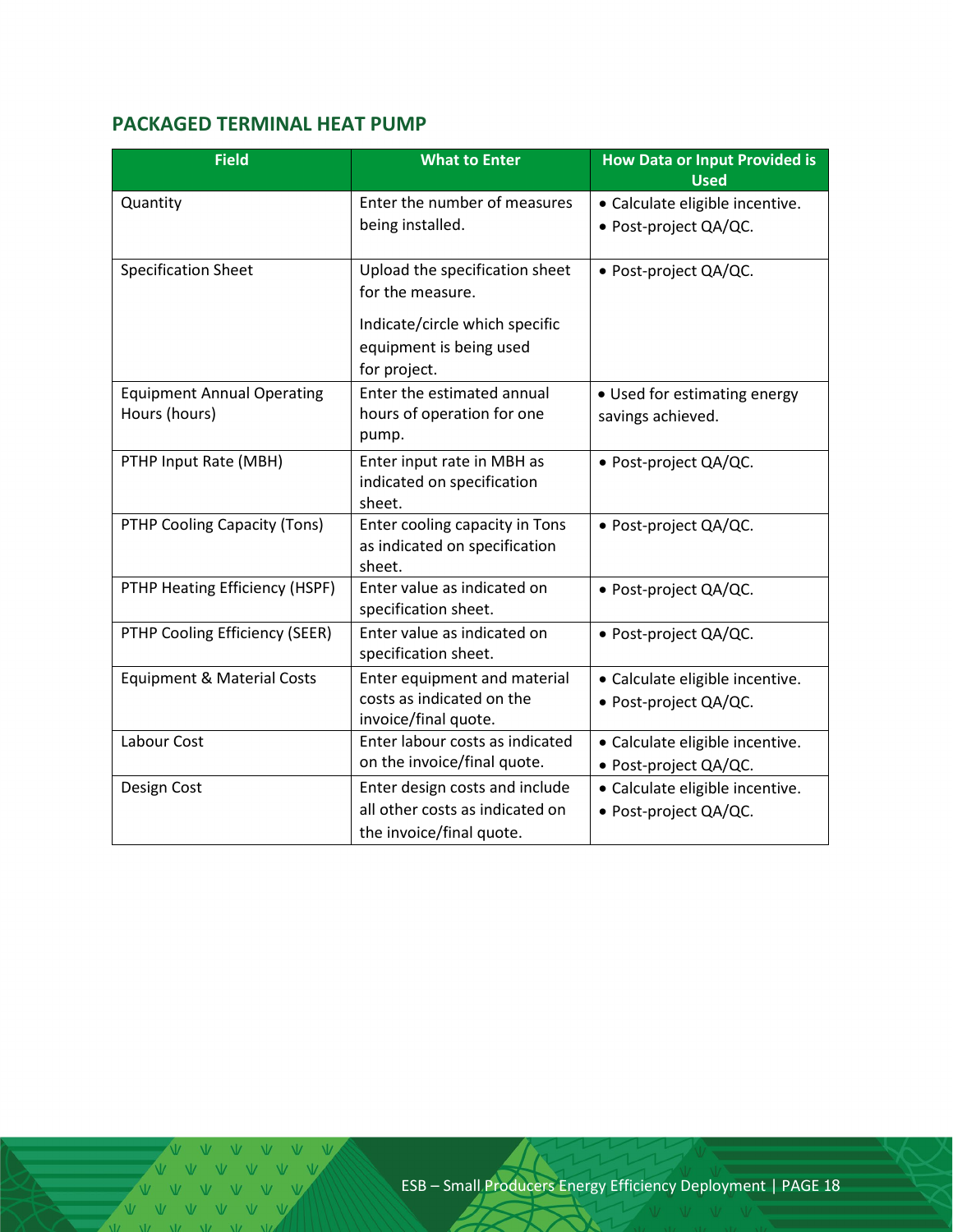#### <span id="page-18-0"></span>**PIPE INSULATION**

| <b>Field</b>                                       | <b>What to Enter</b>                                                                                                                                                                          | <b>How Data or Input Provided is</b><br><b>Used</b>      |  |  |
|----------------------------------------------------|-----------------------------------------------------------------------------------------------------------------------------------------------------------------------------------------------|----------------------------------------------------------|--|--|
| Quantity                                           | Quantity of specific measure<br>being installed.                                                                                                                                              | · Calculate eligible incentive.<br>· Post-project QA/QC. |  |  |
| <b>Specification Sheet</b>                         | Upload the specification sheet<br>for the measure.                                                                                                                                            | · Post-project QA/QC.                                    |  |  |
|                                                    | Indicate/circle which specific<br>equipment is being used<br>for project.                                                                                                                     |                                                          |  |  |
| <b>Equipment Annual Operating</b><br>Hours (hours) | Enter the estimated annual<br>• Used for estimating energy<br>hours of operation for one<br>savings achieved.<br>pipe.                                                                        |                                                          |  |  |
| <b>Heating System Input Rate</b><br>(MBH)          | Enter the heating system input<br>rate for the building you are<br>installing the measure.                                                                                                    | • Used for estimating energy<br>savings achieved.        |  |  |
| Heating System Efficiency (%)                      | Enter the heating system<br>efficiency for the building you<br>are installing the measure.                                                                                                    | • Used for estimating energy<br>savings achieved.        |  |  |
| Length of Insulation (feet)                        | Enter length of insulation as<br>indicated on specification<br>sheet. If multiple pipes of<br>varying lengths are being<br>installed, then enter the<br>average length for all of them.       | · Post-project QA/QC.                                    |  |  |
| Pipe Diameter (inches)                             | Enter diameter of pipe as<br>indicated on specification<br>sheet. If multiple pipes of<br>varying diameter are being<br>installed, then enter the<br>weighted average diameter <sup>6</sup> . | · Post-project QA/QC.                                    |  |  |
| Equipment & Material Costs                         | Enter equipment and material<br>• Calculate eligible incentive.<br>costs as indicated on the<br>· Post-project QA/QC.<br>invoice/final quote.                                                 |                                                          |  |  |
| Labour Cost                                        | Enter labour costs as indicated<br>• Calculate eligible incentive.<br>on the invoice/final quote.<br>· Post-project QA/QC.                                                                    |                                                          |  |  |
| Design Cost                                        | Enter design costs and include<br>all other costs as indicated on<br>the invoice/final quote.                                                                                                 | · Calculate eligible incentive.<br>· Post-project QA/QC. |  |  |

<span id="page-18-1"></span> $6$  Weighted average capacity: If there are multiple pipes with different diameters;  $D_1$ ,  $D_2$ ,  $D_3$  .... Dn and the quantities of each being installed are  $Q_1$ ,  $Q_2$ ,  $Q_3$  ....  $Q_n$  then the weighted average diameter can be calculated as (D<sub>1</sub>Q<sub>1</sub> +D<sub>2</sub> Q<sub>2</sub> +  $D_3Q_3 + \ldots + D_nQ_n)/ (Q_1 + Q_2 + Q_3 + \ldots + Q_n)$ 

V V V V V  $V = W - W - W$  $V$   $V$   $V$  $\overline{V}$  $\overline{M}$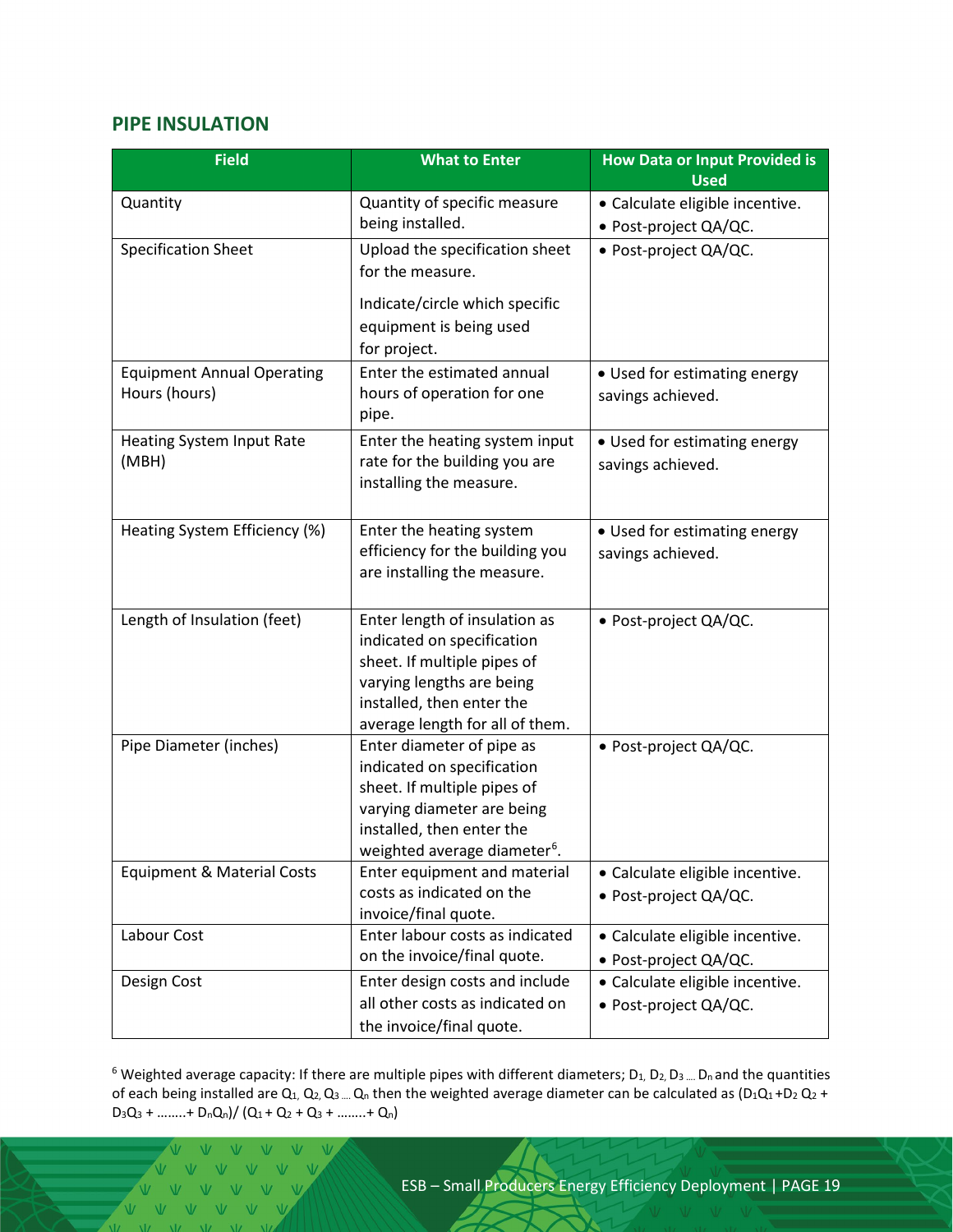## <span id="page-19-0"></span>**ROOF-TOP UNITS (RTU)**

| <b>Field</b>                      | <b>What to Enter</b>                                          | <b>How Data or Input Provided is</b><br><b>Used</b> |  |
|-----------------------------------|---------------------------------------------------------------|-----------------------------------------------------|--|
| Quantity                          | Quantity of specific measure                                  | · Calculate eligible incentive.                     |  |
|                                   | being installed.                                              | · Post-project QA/QC.                               |  |
| <b>Specification Sheet</b>        | Upload the specification sheet                                | · Post-project QA/QC.                               |  |
|                                   | for the measure.                                              |                                                     |  |
|                                   | Indicate/circle which specific                                |                                                     |  |
|                                   | equipment is being used                                       |                                                     |  |
|                                   | for project.                                                  |                                                     |  |
| <b>Equipment Annual Operating</b> | Enter the estimated annual                                    | • Used for estimating energy                        |  |
| Hours (hours)                     | hours of operation for one unit.                              | savings achieved.                                   |  |
|                                   |                                                               |                                                     |  |
| RTU Heating Capacity (BTU/hr)     | Enter heating capacity as                                     | · Post-project QA/QC.                               |  |
|                                   | indicated in the specification<br>sheet.                      |                                                     |  |
| RTU Heating Efficiency (%)        | Enter heating efficiency as                                   | · Post-project QA/QC.                               |  |
|                                   | indicated in the specification                                |                                                     |  |
|                                   | sheet.                                                        |                                                     |  |
| RTU Cooling Capacity (Tons)       | Enter cooling capacity as                                     | · Post-project QA/QC.                               |  |
|                                   | indicated in the specification                                |                                                     |  |
|                                   | sheet.                                                        |                                                     |  |
| RTU Cooling Efficiency (EER)      | Enter cooling efficiency as<br>indicated in the specification | · Post-project QA/QC.                               |  |
|                                   | sheet.                                                        |                                                     |  |
| <b>RTU Manufacturer Name</b>      | Enter manufacturer name as                                    | · Post-project QA/QC.                               |  |
|                                   | indicated on specification sheet                              |                                                     |  |
|                                   | and invoice/final quote.                                      |                                                     |  |
| RTU Model Name                    | Enter model name as indicated                                 | · Post-project QA/QC.                               |  |
|                                   | on specification sheet and<br>invoice/final quote.            |                                                     |  |
| <b>RTU Model Number</b>           | Enter model number as                                         | • Post-project QA/QC.                               |  |
|                                   | indicated on specification sheet                              |                                                     |  |
|                                   | and invoice/final quote.                                      |                                                     |  |
| Equipment & Material Costs        | Enter equipment and material                                  | · Calculate eligible incentive.                     |  |
|                                   | costs as indicated on the                                     | · Post-project QA/QC.                               |  |
| Labour Cost                       | invoice/final quote.<br>Enter labour costs as indicated       |                                                     |  |
|                                   | on the invoice/final quote.                                   | · Calculate eligible incentive.                     |  |
|                                   |                                                               | · Post-project QA/QC.                               |  |
| Design Cost                       | Enter design costs and include                                | · Calculate eligible incentive.                     |  |
|                                   | all other costs as indicated on                               | · Post-project QA/QC.                               |  |
|                                   | the invoice/final quote.                                      |                                                     |  |

 $\sqrt{2}$   $\sqrt{2}$   $\sqrt{2}$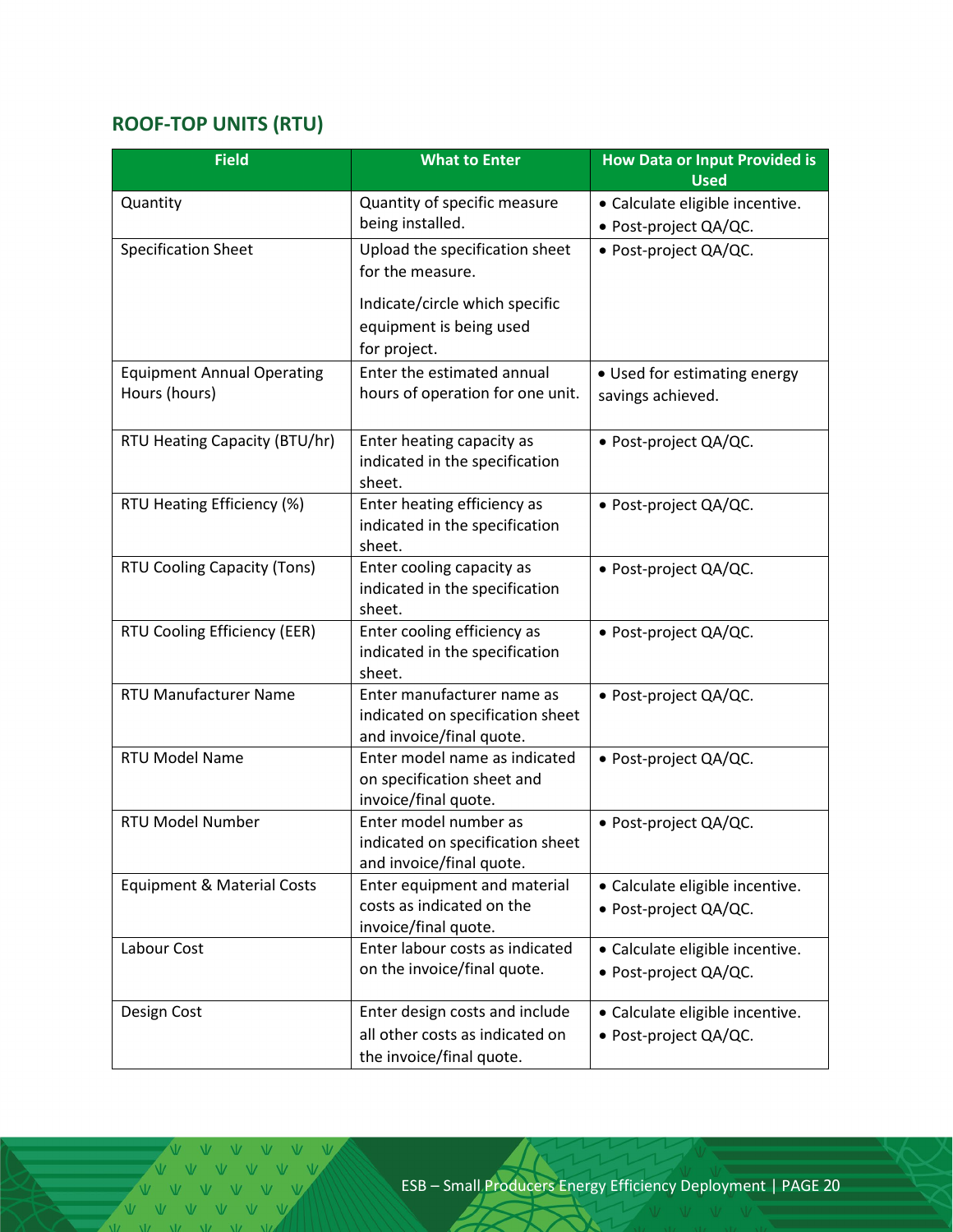#### <span id="page-20-0"></span>**STEP 5 OF PRE-PROJECT APPLICATION: ALL HVAC MEASURES**

| <b>Field</b>                         | <b>What to Enter</b>                                                                                                                                                                                                                                                                                                                 | <b>How Data or Input Provided is</b><br><b>Used</b>                                                      |  |
|--------------------------------------|--------------------------------------------------------------------------------------------------------------------------------------------------------------------------------------------------------------------------------------------------------------------------------------------------------------------------------------|----------------------------------------------------------------------------------------------------------|--|
| Cost Quote                           | Quote or invoice should be<br>itemized to include quantity,<br>brand, model numbers for<br>equipment, applicant name,<br>contractor name, facility address<br>and date (Sample quote provided<br>at Appendix). Costs should be<br>indicated separately for:<br><b>Equipment and Material</b><br>Labour<br>Design and Others<br>Taxes | • Cross-reference against<br>provided costs.<br>• Calculate eligible incentive.<br>• Post-project QA/QC. |  |
| <b>Electricity Bill for Facility</b> | Upload the most recent<br>electricity bill available for the<br>facility.                                                                                                                                                                                                                                                            | l● Ascertain rate class.                                                                                 |  |

### <span id="page-20-1"></span>**POST-PROJECT APPLICATION**

Note that for the post-project application, you will be required to confirm that no changes were made from the pre-project application, unless an Application Change Approval Notice was issued by ERA. In terms of documents required, you will need to provide evidence of the following:

- Invoice for Project Costs
- Proof of Payment for Project Costs
- Post-Project Photo
- Conditions stated in the Notice of Pre-Approval.

Participant may be subject to a QA/QC check and asked for additional documentation to facilitate a site visit.